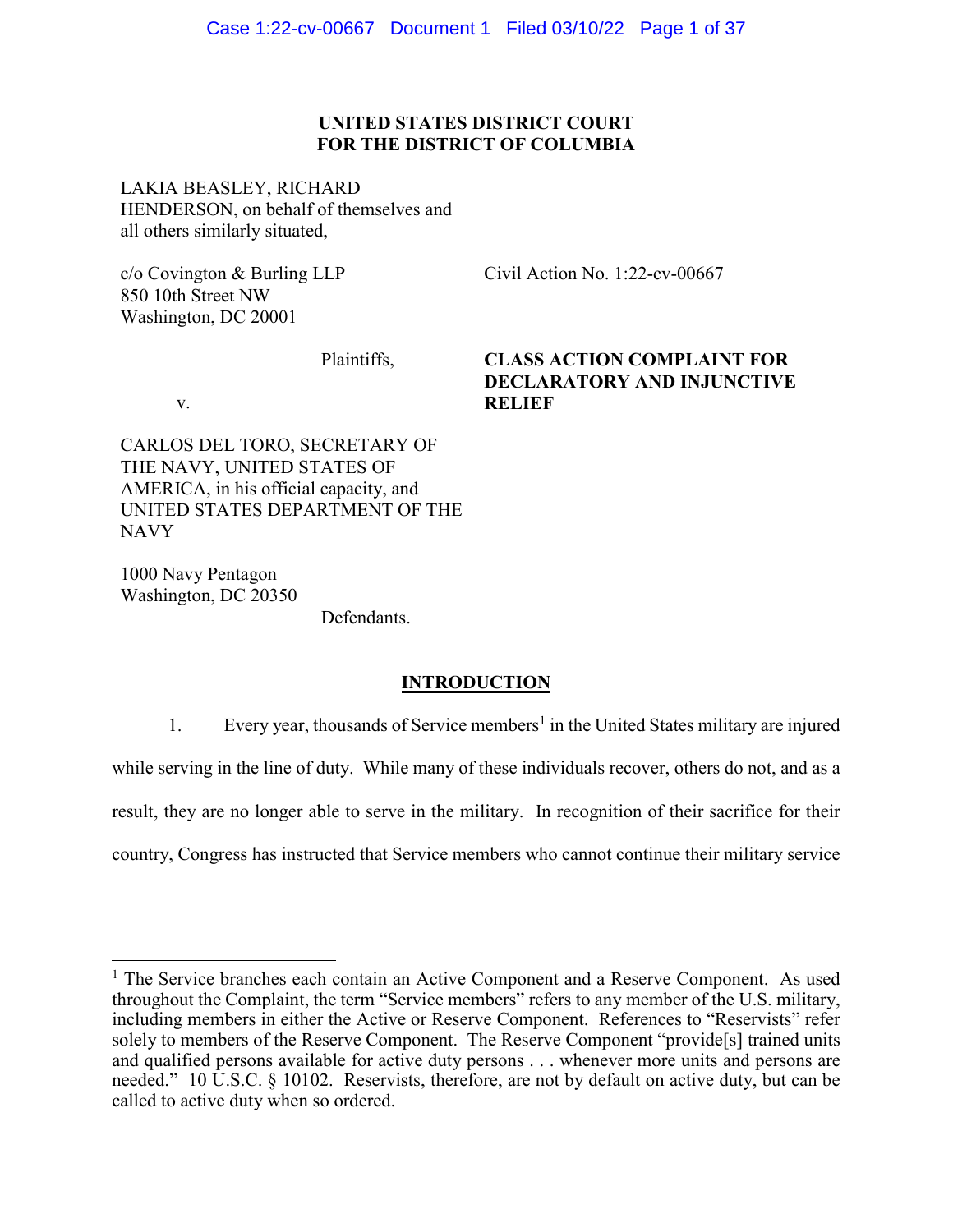#### Case 1:22-cv-00667 Document 1 Filed 03/10/22 Page 2 of 37

because of injuries sustained in the line of duty are entitled to a medical retirement or medical separation, both of which offer certain benefits. *See* 10 U.S.C. § 1201, *et. seq*.

2. In order to fulfill this directive from Congress, the Department of Defense ("DoD") created the Disability Evaluation System, or the DES, to determine whether Service members can continue their military service. If a Service member can no longer serve because of injuries incurred or aggravated in the line of duty, the DES provides a pathway for those Service members to obtain the benefits to which they are statutorily entitled. Referral and processing through this "duty-related" path is the *only* way for a disabled Service member who was injured in the line of duty to receive a medical retirement or medical separation, along with the resulting disability benefits.

3. Service members whose injuries were not incurred in the line of duty are not eligible for the duty-related path. Instead, they proceed through the DES's "non-duty-related" path. Unlike the duty-related path, the non-duty-related path is not intended for Service members who have injuries that were incurred or aggravated in the line of duty, and can never result in a medical retirement or medical separation. Rather, the purpose of the non-duty-related path is simply to assesses whether a member is physically qualified to continue military service and to discharge any member found to be not physically qualified for further service.

4. The DES is governed by Department of Defense Instruction ("DoDI") 1332.18, which is binding on all Service branches.<sup>2</sup> Under DoDI 1332.18, each branch is *required* to refer all eligible Service members into the duty-related path of the DES, though the Services have some

 $2$  DoDI 1332.18, including all of its Enclosures and Appendices, is attached to this Complaint as Exhibit A.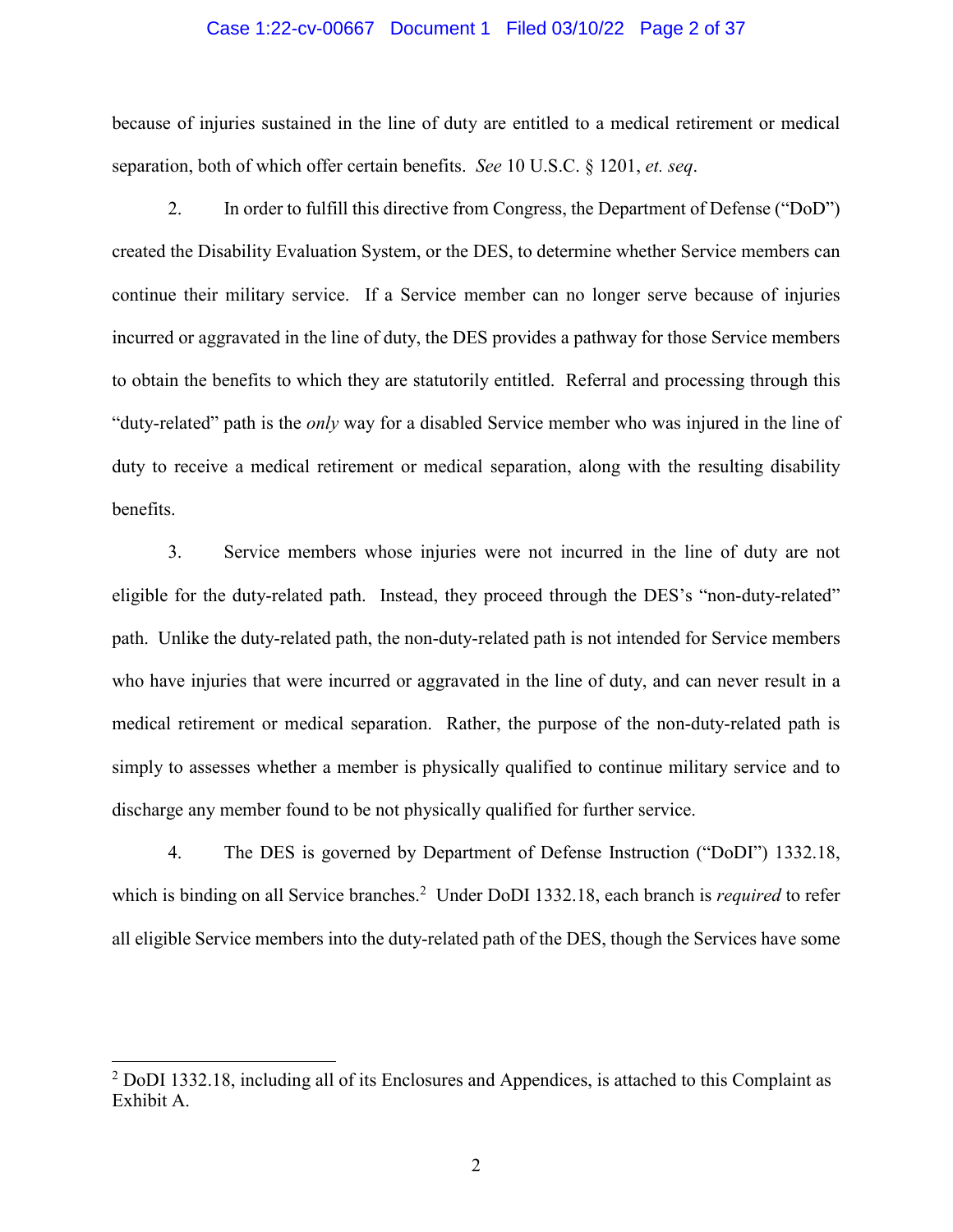## Case 1:22-cv-00667 Document 1 Filed 03/10/22 Page 3 of 37

discretion as to how to satisfy this requirement. *See* DoDI 1332.18, App. 1 to Enclosure 3, §§ 2 & 3(a).

5. Although DoDI 1332.18 sets the eligibility criteria for mandatory referral into the DES's duty-related path, it does not dictate a singular method for how Service branches should evaluate these criteria. Instead, each branch's implementing regulations designate various mechanisms that can be used to identify which Service members must be referred for duty-related DES processing. For the United States Department of the Navy ("Navy" or "the Navy") and United States Marine Corps ("Marine Corps" or "the Marine Corps"), these mechanisms include conducting investigations into the circumstances of an injury, issuing formal determinations that resolve whether an injury was incurred or aggravated in the line of duty, or presuming, based on the Service member's duty status at the time of injury, that an injury was incurred or aggravated in the line of duty.

6. Regardless of what process the Service branches use to evaluate DES eligibility, they must ensure that they refer all eligible Service members into the duty-related path. Naturally, this means the Service branches must, at a minimum, identify eligible Service members by making *some* decision as to whether their injuries satisfy the eligibility criteria in DoDI 1332.18 for a dutyrelated referral.

7. Unfortunately for Plaintiffs LaKia Beasley and Richard Henderson and the members of the Class they represent, the Navy and the Marine Corps are refusing to refer eligible Reservists who are not presently on active duty orders into the duty-related path. Instead, even when those Reservists satisfy the eligibility criteria in DoDI 1332.18 for referral, the Navy and the Marine Corps will not refer them into the duty-related path unless they already have a "Line of Duty Benefits Letter."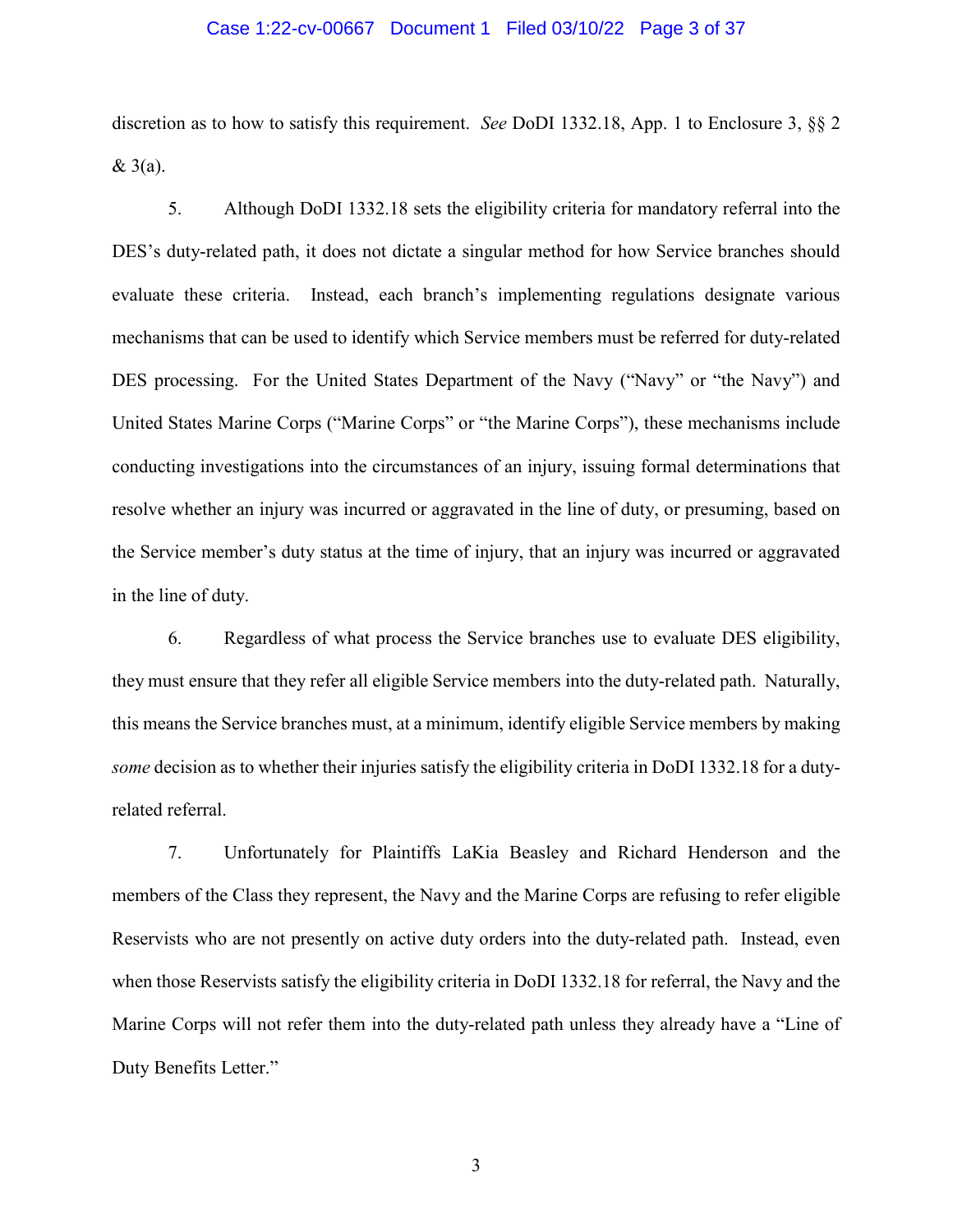## Case 1:22-cv-00667 Document 1 Filed 03/10/22 Page 4 of 37

8. In doing so, the Navy does not appear to consider whether any Reservist not on active duty orders actually satisfies the eligibility criteria in DoDI 1332.18. Rather, the Navy simply uses the absence of a Line of Duty Benefits Letter as a *de facto* determination that such a Reservist is ineligible for referral to the DES's duty-related path—and therefore ineligible for a medical separation or retirement and the accompanying benefits. This improperly places the burden on Reservists, not the Navy, to ensure that Reservists are processed correctly through the DES. Compounding the problem, the Navy does not have a process for Reservists to obtain these Line of Duty Benefits Letters, nor does the Navy appear to consider whether a Reservist should receive such a letter. In other words, obtaining these letters appears entirely arbitrary.

9. Plaintiffs, like all other Class members, incurred or aggravated an injury<sup>3</sup> while in the Navy (or the Marine Corps, which is part of the United States Department of the Navy) that eventually rendered them unfit for continued military service in the Reserves. Without considering whether they satisfied the referral criteria in DoDI 1332.18 for duty-related processing through DES, the Navy processed each Plaintiff and Class member's separation from military service through the Navy's "non-duty-related" Medical Retention Review ("MRR") process because they did not have a Line of Duty Benefits Letter (for which, as noted above, there is no process to obtain). The Navy's use of the MRR process means that Plaintiffs and Class members were separated without any assessment of whether they were eligible for duty-related DES processing, eliminating the one path for them to obtain disability benefits. Further, there is no indication that the Navy will change its process for Reservists, meaning future Sailors and Marines injured in the

 $3$  As used throughout this Complaint, the terms "injury" and "injuries" refer to both physical health conditions and mental health ailments.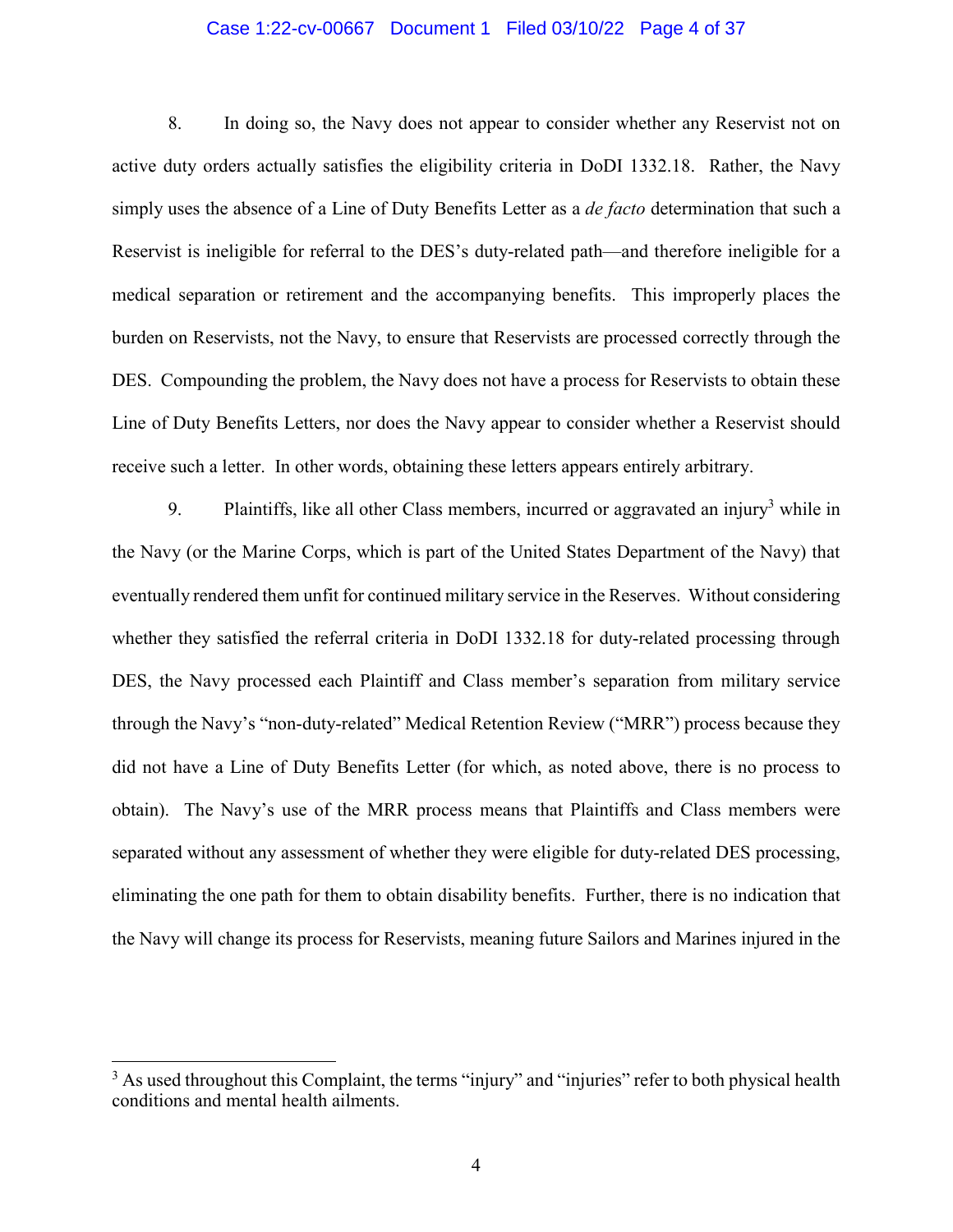### Case 1:22-cv-00667 Document 1 Filed 03/10/22 Page 5 of 37

line of duty will also be shut out from receiving disability benefits as well. Plaintiffs and Class members have earned, and deserve, better.

10. This lawsuit is brought to change the Navy's unlawful policy and practice of separating Plaintiffs and Class members from the military via the MRR process without assessing their eligibility for, and referring them to, the duty-related path of the DES to obtain disability benefits. The Navy's current process and actions are arbitrary, capricious, and in violation of the controlling statutes and regulations.

11. Plaintiffs and the putative Class seek declaratory and injunctive relief to set aside the Navy's separation of all Class members through the MRR process without considering their eligibility for duty-related processing, to declare unlawful the Navy's failure to refer eligible Service members into the DES's duty-related path as required by law and binding DoD regulations, and to order the Navy to properly process current and future Class members through the DES.

#### **JURISDICTION AND VENUE**

12. This Court has subject matter jurisdiction over these claims pursuant to 28 U.S.C. § 1331 because this case raises federal questions under the laws governing the United States military and the Administrative Procedure Act. 10 U.S.C. §§ 1201(b), 1203(b); 5 U.S.C. §§ 701– 706.

13. Plaintiffs seek exclusively declaratory and other equitable relief. *See* 5 U.S.C.  $§ 702.$ 

14. An actual, justiciable controversy now exists between the Class and the Defendants, and the requested relief is proper under 5 U.S.C. §§ 701–706.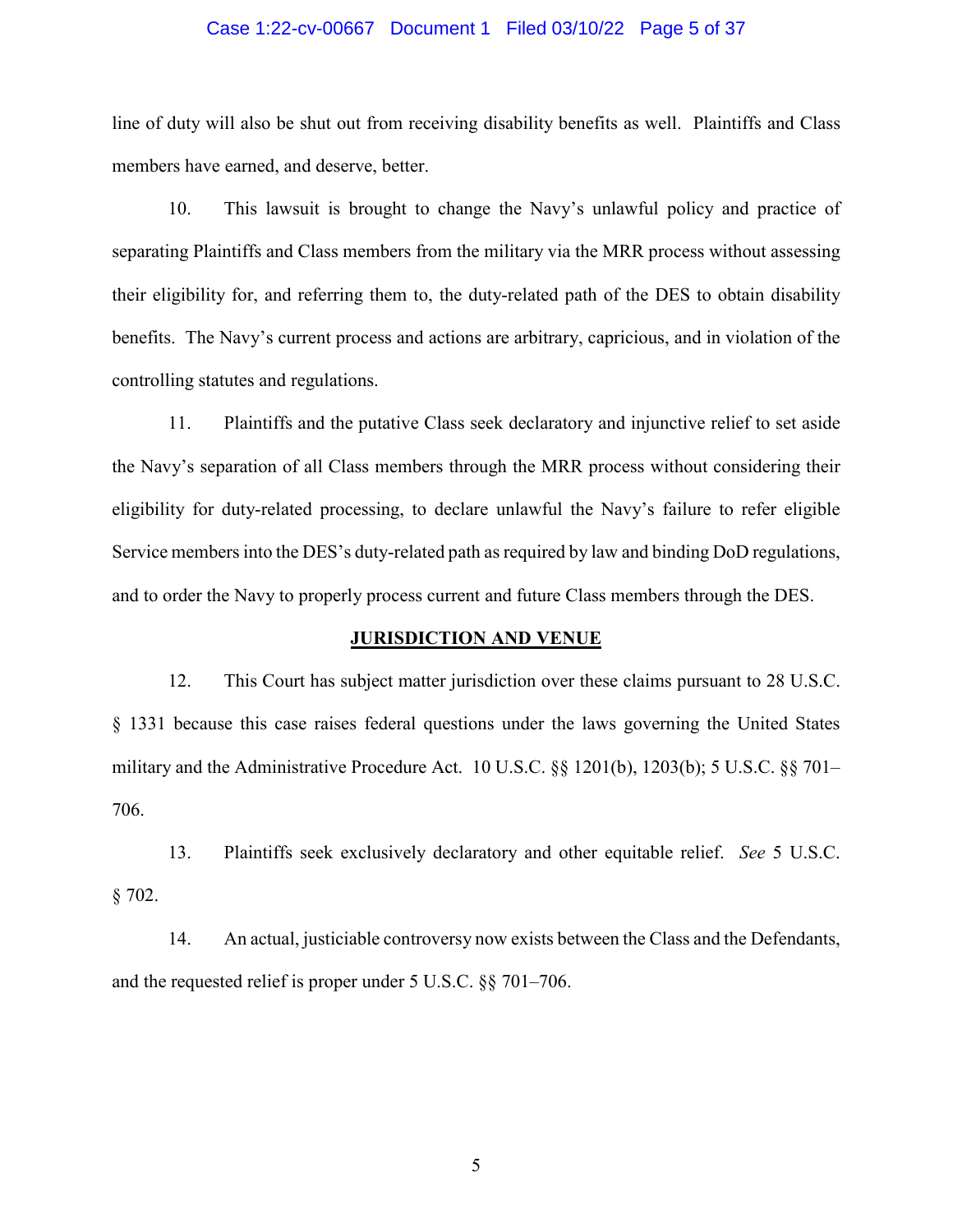## Case 1:22-cv-00667 Document 1 Filed 03/10/22 Page 6 of 37

15. The Navy's separation of Plaintiffs and the putative Class members via the MRR process constitutes final agency action for which there is no other adequate remedy in a court. *See* 5 U.S.C. § 704.

16. This Court is the appropriate venue pursuant to 28 U.S.C. § 1391(e) because the Secretary of the Navy is an officer of the United States and because a substantial part of the acts or omissions giving rise to this lawsuit took place in the District of Columbia. Venue is also proper under 5 U.S.C. § 703 because this is a court of competent jurisdiction.

17. In accordance with 28 U.S.C. § 2401, this action is brought within six years of the claims arising.

#### **PARTIES**

18. The Defendants are the Secretary of the United States Department of the Navy, and the United States Department of the Navy, an agency of the United States government. The Department of the Navy contains both the Navy and the Marine Corps, though they are independent service branches. References in this complaint to the Navy alone encompass both the Navy and the Marine Corps.

19. Plaintiff LaKia Beasley is a veteran of the United States Navy who served in the Active Component from May 2006 until November 2016 and in the Reserves from November 2016 to May 2021, achieving the rank of Information Systems Technician Chief Petty Officer. In 2013, while on active duty, Ms. Beasley deployed to Afghanistan with SEAL Team Four. During her deployment, Ms. Beasley's unit suffered many losses: two of her close friends were killed, and her Commanding Officer committed suicide. After Ms. Beasley returned home, she began experiencing depression, anxiety, hypervigilance, and other mental health issues. She was first diagnosed with anxiety and adjustment disorders, but ultimately began receiving treatment for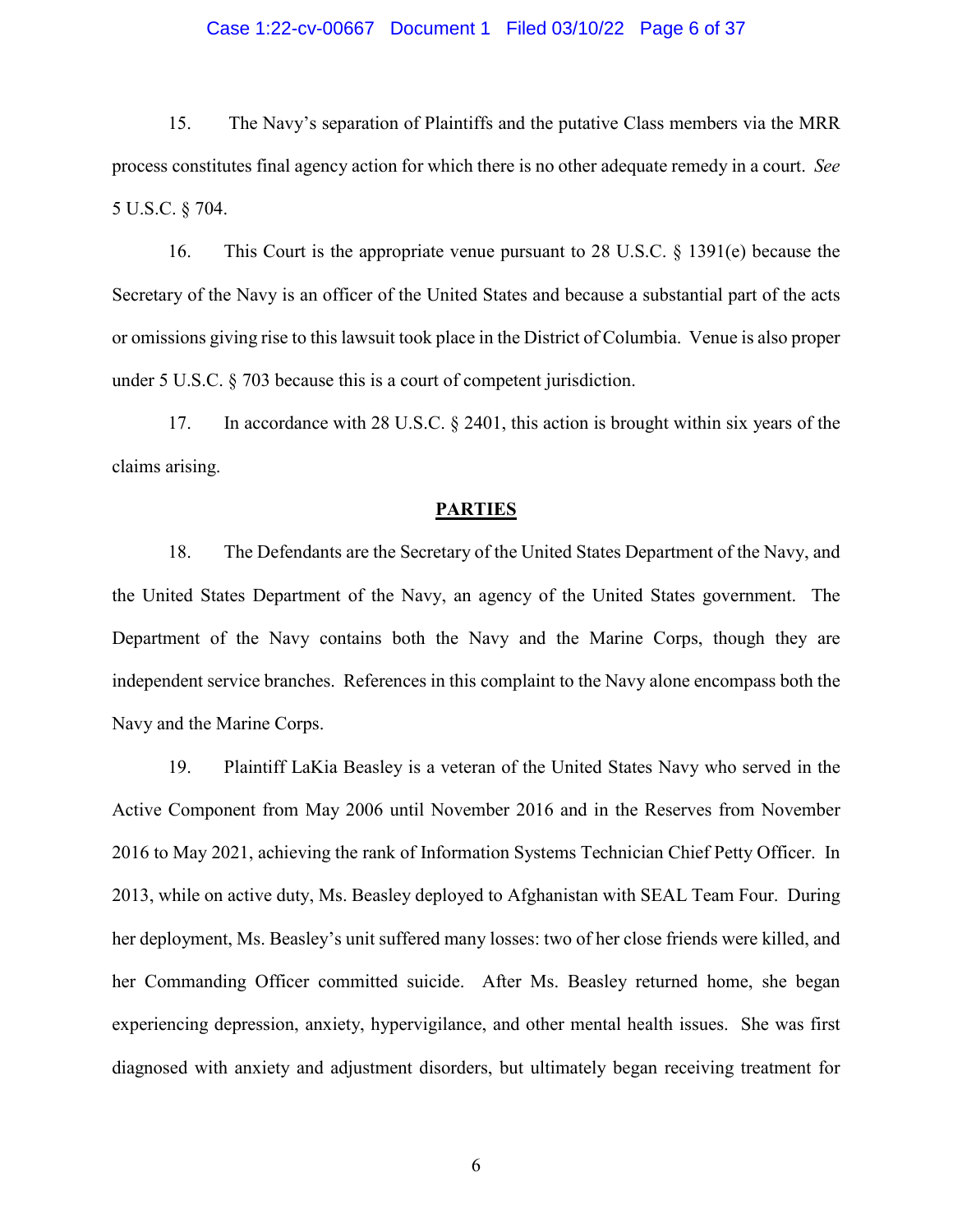### Case 1:22-cv-00667 Document 1 Filed 03/10/22 Page 7 of 37

Post-traumatic Stress Disorder ("PTSD") before her Active Component enlistment ended in 2016. After her enlistment ended, Ms. Beasley joined the Navy Reserve and was quickly, and improperly, referred by the Navy into the MRR process. She was found not physically qualified for continued military service, and was separated from the Reserves in May 2021 without a medical retirement, despite the fact that the medical conditions that led to her separation were incurred on active duty. At no point prior to her separation did Ms. Beasley receive a Line of Duty Benefits Letter, nor did the Navy make any determination that she was ineligible to receive such a Letter. Further, Ms. Beasley was improperly referred into the MRR process in part *because* she never received a Line of Duty Benefits Letter.

20. Plaintiff Richard Henderson enlisted in the Navy Reserve in 2005 and eventually reached the rank of Builder Petty Officer First Class. In 2014, Mr. Henderson was ordered to active duty and deployed to Afghanistan. During his deployment, Mr. Henderson's base came under rocket fire. While running to his command designated shelter, Mr. Henderson fell, injuring his back, neck, right knee, and right shoulder. Mr. Henderson was medically evacuated back to the United States and remained on active-duty orders while he received treatment for his injuries, including surgeries on his right knee and right shoulder. In 2019, after his active duty orders had terminated, Mr. Henderson was improperly referred into the MRR process. He was then found not physically qualified for continued military service, and was separated from the Reserves in November 2020 without a medical retirement, despite the fact that he incurred the medical conditions that led to his separation while ordered to active duty. At no point prior to his separation did Mr. Henderson receive a Line of Duty Benefits Letter, nor did the Navy make any determination that he was ineligible to receive such a Letter. Further, Mr. Henderson was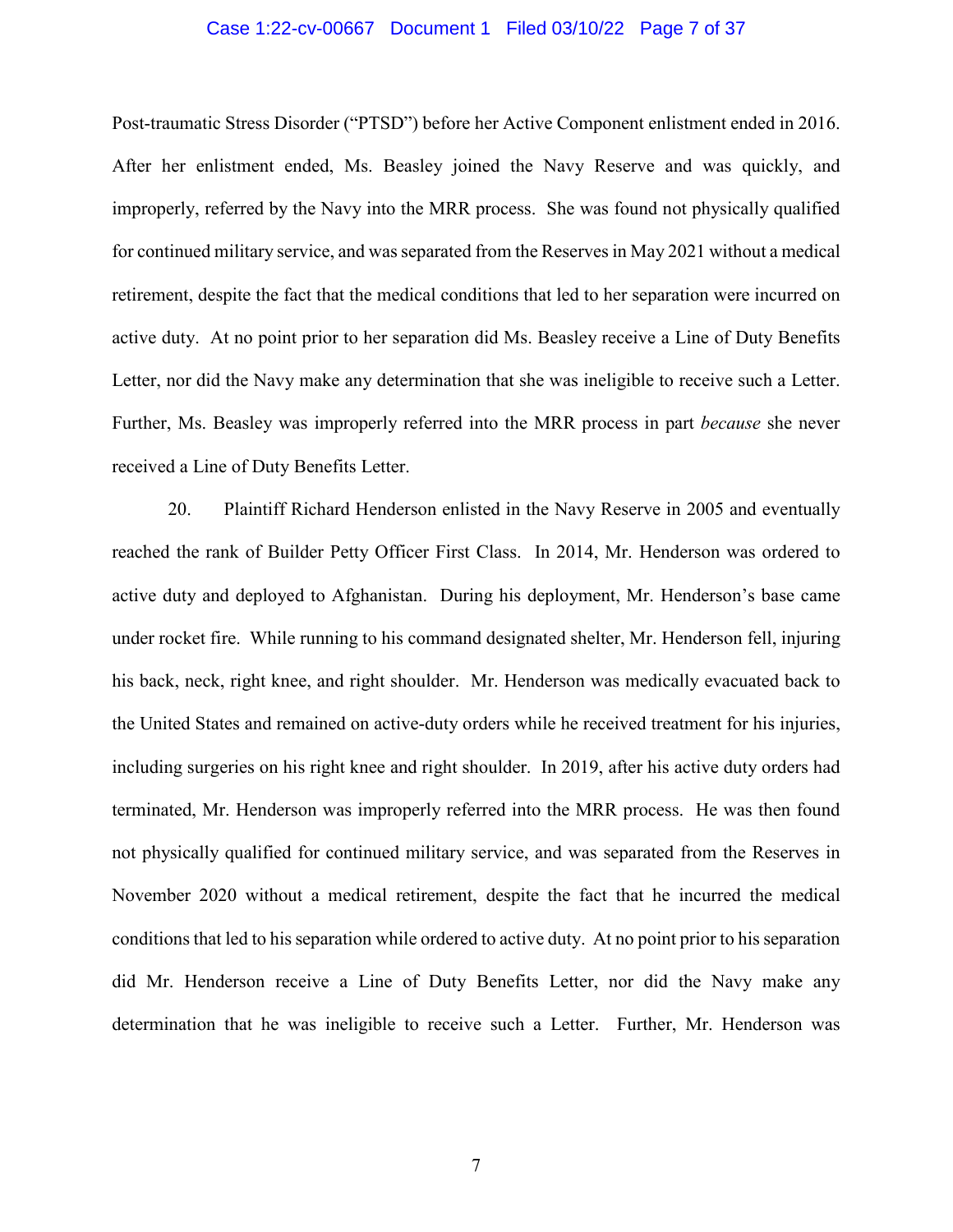## Case 1:22-cv-00667 Document 1 Filed 03/10/22 Page 8 of 37

improperly referred into the MRR process in part *because* he never received a Line of Duty Benefits Letter.

## **FACTUAL ALLEGATIONS**

## **A. The Military Disability Evaluation System**

21. Title 10, U.S.C., chapter 61, provides the Secretaries of the Military Departments with authority to retire or separate disabled Service members, including Reservists.

22. The DES was established to provide uniform standards and procedures for evaluating a Service member's medical conditions and determining whether a Service member can continue military service. In general, when a Service member suffers an injury or illness and the ailment may be permanent or otherwise prevent the Service member from performing his or her duties, the DES process is triggered and the Service member's fitness for duty is evaluated.

23. DoDI 1332.18 governs the DES and prescribes overarching standards and procedures for conducting physical and mental disability evaluations. Pursuant to DoDI 1332.18, the "standards for all determinations related to disability evaluation will be consistently and equitably applied" to all Service members. DoDI 1332.18 § 3(c).

24. Service members are eligible for DES referral when they:

(1) have one or more medical conditions that may, individually or collectively, prevent the Service member from reasonably performing the duties of their office, grade, rank, or rating including those duties remaining on a Reserve obligation for more than 1 year after diagnosis; (2) have a medical condition that represents an obvious medical risk to the health of the member or to the health or safety of other members; or (3) have a medical condition that imposes unreasonable requirements on the military to maintain or protect the Service member.

DoDI 1332.18, App. 1 to Enclosure 3, § 2(a). The military medical authorities *must* refer eligible Service members into the DES within one year of their diagnosis. *Id.* § 2(b); *see also* DoDI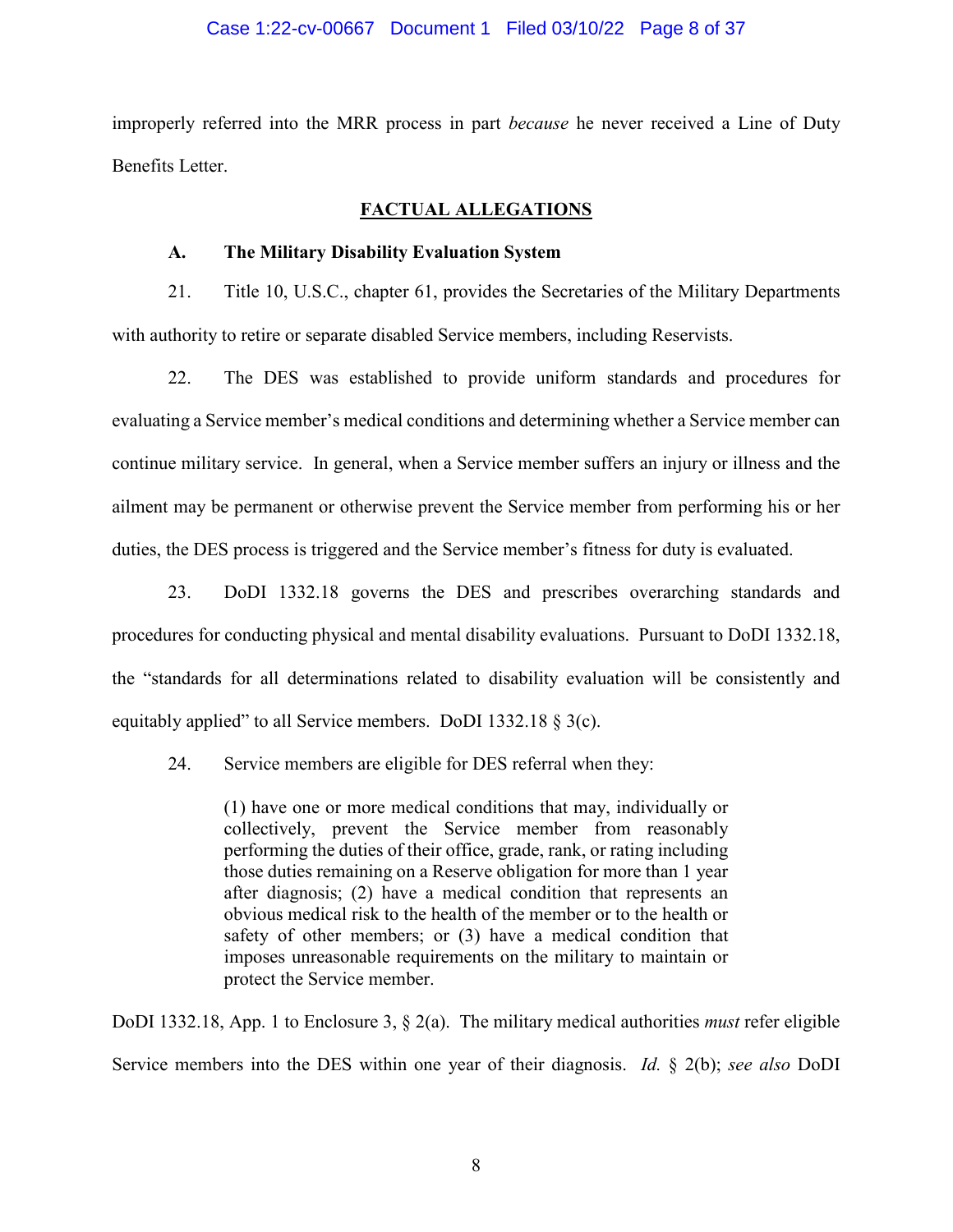### Case 1:22-cv-00667 Document 1 Filed 03/10/22 Page 9 of 37

1241.01 § 3(c) ("[Reservists] *will* be referred to the DES when the criteria for referral are met in accordance with DoDI 1332.18." (emphasis added)).

25. The DES contains both a "duty-related determination" path and a "non-duty-related determination" path. DoDI 1332.18, App. 1 to Enclosure 3, §§ 3(a), (b).

26. Service members eligible for the duty-related path include Reservists "who are not on orders to active duty specifying a period of more than 30 days but who incurred or aggravated a medical condition while the member was ordered to active duty for more than 30 days." *Id*.  $§ 3(a)(2).$ 

27. The purpose of the DES's duty-related path is to compensate Service members for service-incurred or -aggravated injuries that cause or contribute to the termination of a Service member's career. *See* DoDI 1332.18, App. 2 to Enclosure 3, § 5(a) ("The DES compensates disabilities when they cause or contribute to career termination."). In other words, the duty-related path enables injured Service members to obtain the disability benefits authorized by 10 U.S.C. § 1201, *et. seq*.

28. DoDI 1332.18 dictates that Reservists who were injured in the line of duty *must* be referred into the duty-related path of the DES. This requirement operates like so: DoDI 1332.18 requires the referral of all eligible Service members into the DES. DoDI 1332.18, App. 1 to Enclosure 3, § 2(b) ("In all cases, competent medical authorities *will* refer into the DES eligible Service members . . . within 1 year of diagnosis." (emphasis added)). DoDI 1332.18 also designates that Reservists who did not incur or aggravate an injury while ordered to active duty for more than 30 days "will be referred" to the non-duty-related path and explains that Service members who are eligible for the duty-related path "do[] not qualify" for the non-duty-related path. *Id.* § 3(b). Accordingly, under DoDI 1332.18, Service members eligible for the duty-related path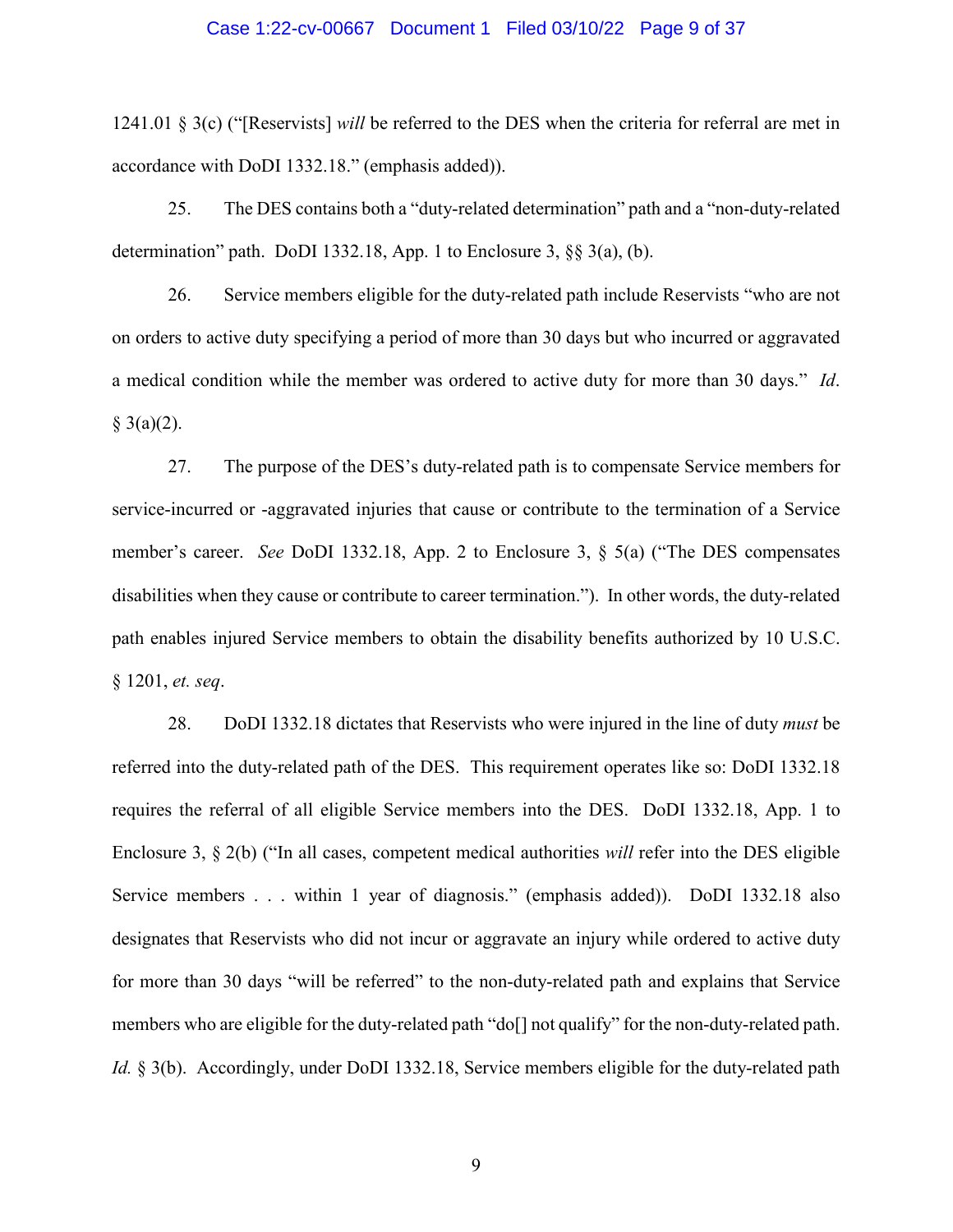### Case 1:22-cv-00667 Document 1 Filed 03/10/22 Page 10 of 37

*must* be referred into that path because their referral into the DES is mandatory and they cannot be referred to the non-duty-related path. *Id.* § 3(a). And as noted above, Reservists who "are not on orders to active duty specifying a period of more than 30 days but who incurred or aggravated a medical condition while the member was ordered to active duty for more than 30 days" are eligible for the duty-related path. *Id.* § 3(a)(2).

29. The eligibility criteria for a duty-related DES referral are separate and independent of the eligibility criteria for disability-related compensation. *Id.* § 1 ("The Secretary of the Military Department concerned will refer Service members who meet the criteria for disability evaluation regardless of eligibility for disability compensation."). In other words, even if a Service member is not ultimately eligible for disability benefits, the member still must be referred for DES dutyrelated processing if he or she meets the referral criteria in DoDI 1332.18.

30. Under the duty-related path of the DES, Service members are first evaluated by a Medical Evaluation Board ("MEB"). The MEB is responsible for reviewing all available medical evidence, including any examinations, and for documenting the Service member's medical status and any limitations on the Service member's ability to serve. DoDI 1332.18, Enclosure 3,  $\S$  2(a). If the MEB finds medical conditions "whether singularly, collectively, or through combined effect," that will prevent the Service member from reasonably performing the duties of his or her office, grade, rank, or rating, the MEB will refer that Service member to a Physical Evaluation Board ("PEB"). *Id.* § 2(d).

31. The PEB is tasked with determining "the fitness of Service members with medical conditions to perform their military duties," and the eligibility of any unfit Service members with duty-related conditions for medical retirement or medical separation. *Id.* § 3(a).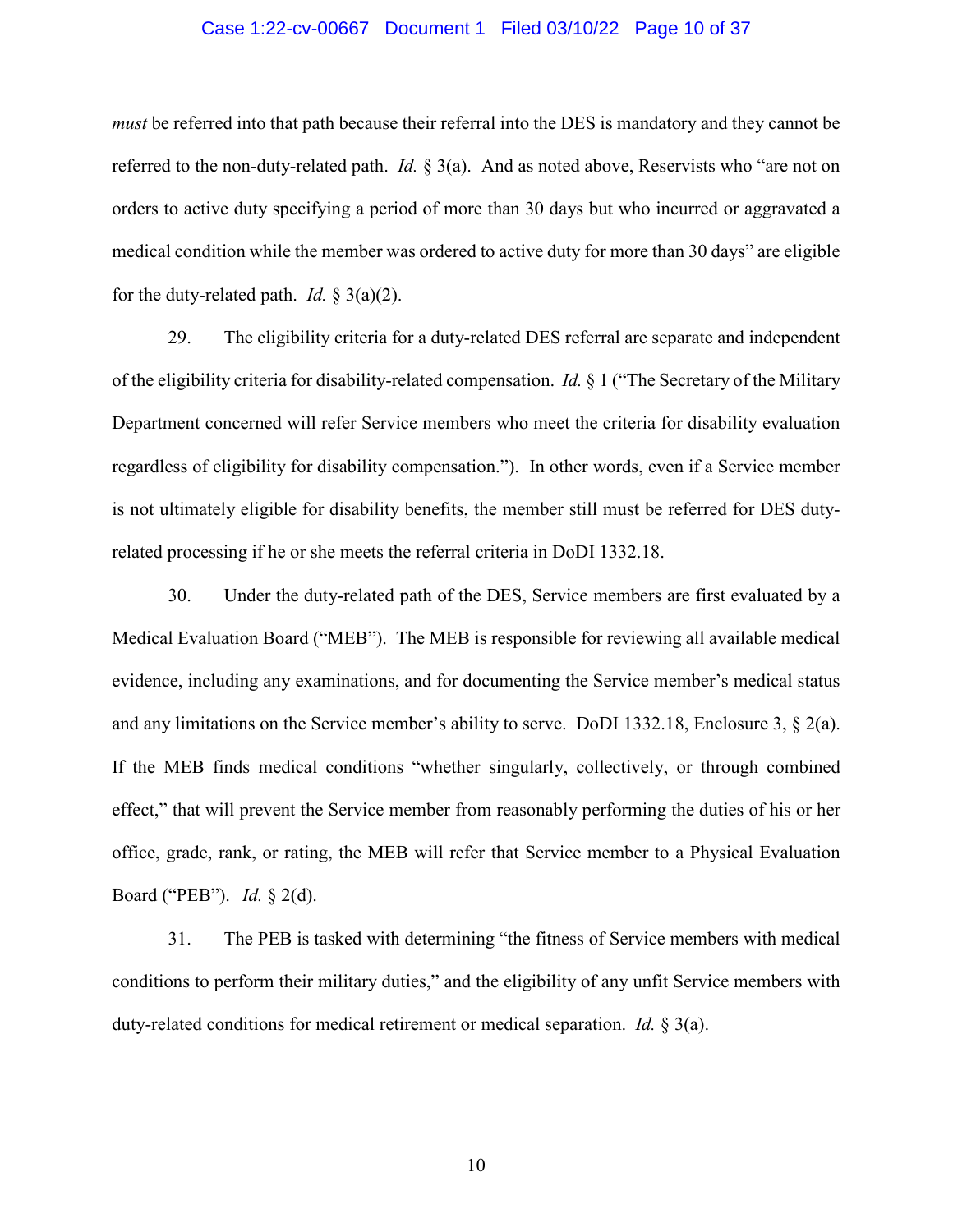## Case 1:22-cv-00667 Document 1 Filed 03/10/22 Page 11 of 37

32. A Service member will be considered "unfit" by the PEB when "due to disability," the Service member "is unable to reasonably perform duties of his or her office, grade, rank, or rating, including those during a remaining period of Reserve obligation." DoDI 1332.18, App. 2 to Enclosure 3,  $\S 2(a)$ .<sup>4</sup>

33. An informal PEB issues the first set of findings regarding a Service member's fitness. DoDI 1332.18, Enclosure 3, § 3(b). If the member disagrees with those informal findings, he or she can rebut them and request a personal appearance before a formal PEB. *Id.* § 3(c). A hearing before the formal PEB is authorized by federal law, which provides that "[n]o member of the armed forces may be retired or separated for physical disability without a full and fair hearing if he demands it." 10 U.S.C. § 1214. At a minimum, the formal PEB hearing must allow the Service member an opportunity to present evidence. DoDI 1332.18, Enclosure 3, § 3(h)(6).

34. If a PEB finds that the Service member is unfit for continued military service, then it must assign a disability rating from 0% to 100%, in increments of 10%, to each physical or mental condition found to render the Service member unfit for continued military service. *See id.* § 3(j)(2). Title 10 of the U.S. Code mandates that the service branches follow the Veterans Affairs ("VA") Schedule for Rating Disabilities when assigning a disability rating to each of the physical and mental disabilities found by the PEB to render the Service member unfit for continued service. *See* 10 U.S.C. §§ 1201, 1203, 1216a.

<sup>&</sup>lt;sup>4</sup> The PEB's "fitness" analysis for duty-related injuries examines a Service member's medical conditions both independently and collectively. This means that the PEB assesses whether the combined effects of medical conditions render a Service member unfit, even where each condition standing alone would not. *See* DoDI 1332.18, App. 2 to Enclosure 3, § 4(d); *see also* 10 U.S.C. § 1216a(b) (disability rating determinations made for all medical conditions individually or collectively).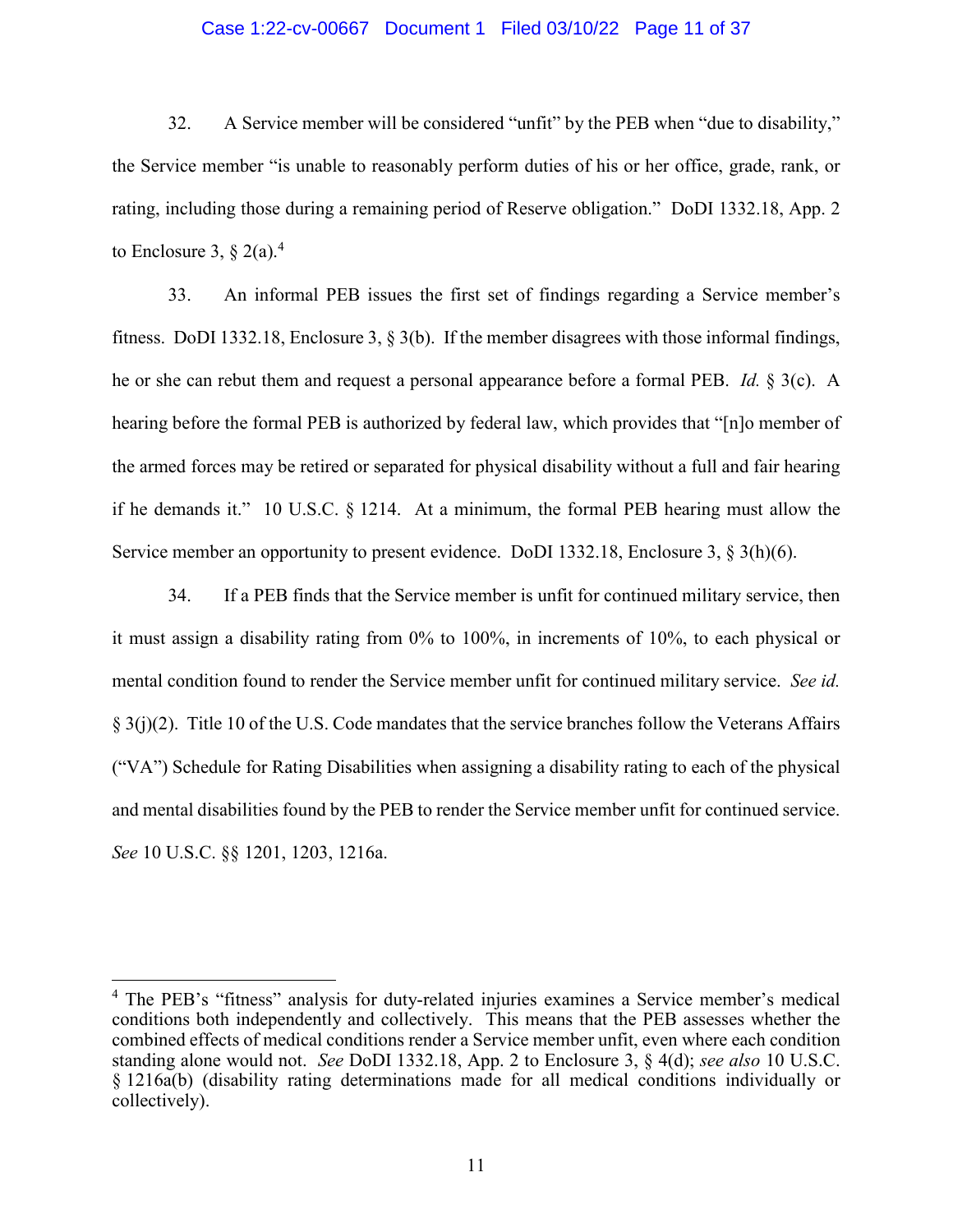## Case 1:22-cv-00667 Document 1 Filed 03/10/22 Page 12 of 37

35. The disability rating determines the type and amount of military benefits to which the Service member is entitled upon discharge. An unfit Service member with a permanent "disability of at least 30 percent" that was "incurred in the [line of duty] after September 14, 1978" "*will* be retired with disability benefits." DoDI 1332.18, App. 3 to Enclosure 3, § 2 (emphasis added); *see also* 10 U.S.C. § 1201. An unfit Service member with a permanent disability of "less than 30 percent" that was "incurred in the [line of duty] after September 14, 1978" "*will* be separated with disability benefits." DoDI 1332.18, App. 3 to Enclosure 3, § 4 (emphasis added); *see also* 10 U.S.C. § 1203.

36. Service members who meet the criteria for referral to the DES, but who are not eligible for the duty-related path, proceed through the non-duty-related path. Unlike the dutyrelated path, the purpose of the non-duty-related path is *only* to determine the readiness of the Service members. The non-duty path is not designed to assess whether a Service member is entitled to benefits, but rather to discharge unfit Service members with injuries for which the military assumes no financial responsibility.

37. Under the non-duty-related path, there is no MEB evaluation.<sup>5</sup> Instead, a Service member with non-duty related injuries proceeds directly to a PEB for a fitness determination. If that member is found not physically qualified, he or she will be discharged without a medical retirement or medical separation and will not receive any disability benefits. *See* DoDI 1332.18, App. 6 to Enclosure 3, § 5(e)(2) (noting that unfit Reservists will be "directed for discharge" when

 $<sup>5</sup>$  In contrast to the duty-related path, there is also no requirement in the MRR process to consider</sup> the combined or collective effect of a Reservist's injuries. *See* Navy Reserve Personnel Manual 6000-010 § 5(f) (requiring MRR package when any singular "existing medical condition" will "likely prevent the member from safely and effectively fulfilling duty responsibilities").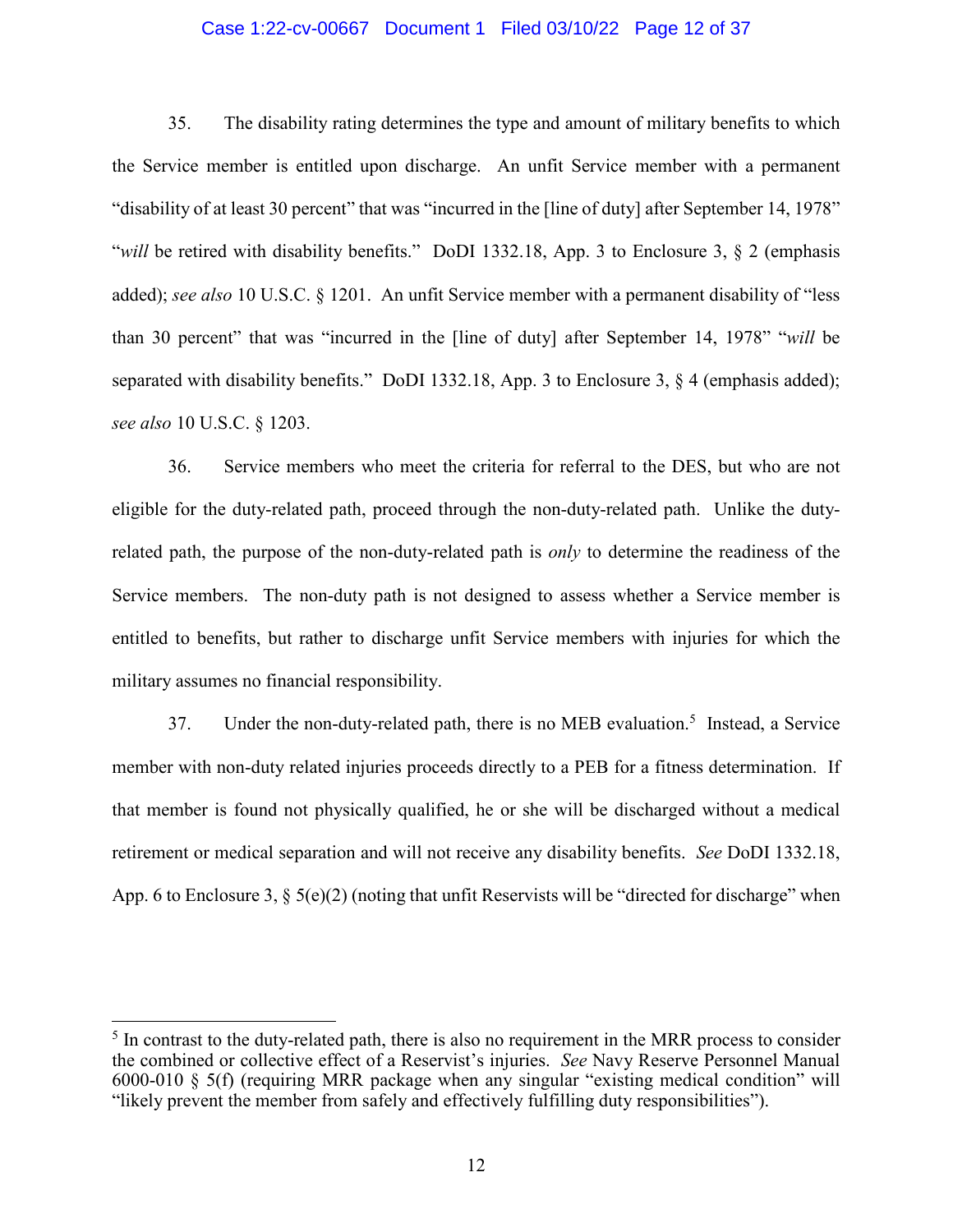## Case 1:22-cv-00667 Document 1 Filed 03/10/22 Page 13 of 37

their medical condition "is non-duty related and it disqualifies the member for retention in the RC").

## **B. The Navy's Flawed Disability Evaluation Process for Reservists**

38. 10 U.S.C. § 1216 directs the Secretary of the Navy to promulgate regulations governing disability retirement and separation determinations. Likewise, DoDI 1332.18 instructs the military departments to create regulations implementing the requirements of DoDI 1332.18. *See* DoDI 1332.18, Enclosure 2, § 4(b) (instructing the Secretaries of the Military Departments to "[i]mplement the DES in accordance with this instruction"). The Navy has published Instructions ("SECNAVINST") and other regulations governing DES evaluations for both Active and Reserve Component members. *See, e.g.*, SECNAVINST 1850.4F, *Department of the Navy Disability Evaluation System*. 6

39. Federal law and DoDI 1332.18 are binding on the Service branches. But the Navy's failure to consider eligibility for duty-related DES processing and to refer eligible Reservists into the DES's duty-related path demonstrates that the Navy has not complied with DoDI 1332.18, 10 U.S.C. § 1201, *et. seq*., or its own regulations.

40. DoDI 1332.18 does not dictate a single process that the Navy must use to evaluate the referral criteria in DoDI 1332.18. Instead, DoDI 1332.18—together with the Navy's own implementing regulations—identify various mechanisms for assessing whether a Reservist incurred or aggravated an injury in the line of duty and is thus eligible for a duty-related referral.

41. First, the Navy may initiate a Line of Duty Investigation when a Reservist incurs or aggravates injuries "during a period of duty." *See* SECNAVINST 1770.5, Enclosure 1, § 11(a);

<sup>6</sup> SECNAVINST 1850.4E was in place from April 30, 2002 until June 27, 2019, when it was replaced by SECNAVINST 1850.4F.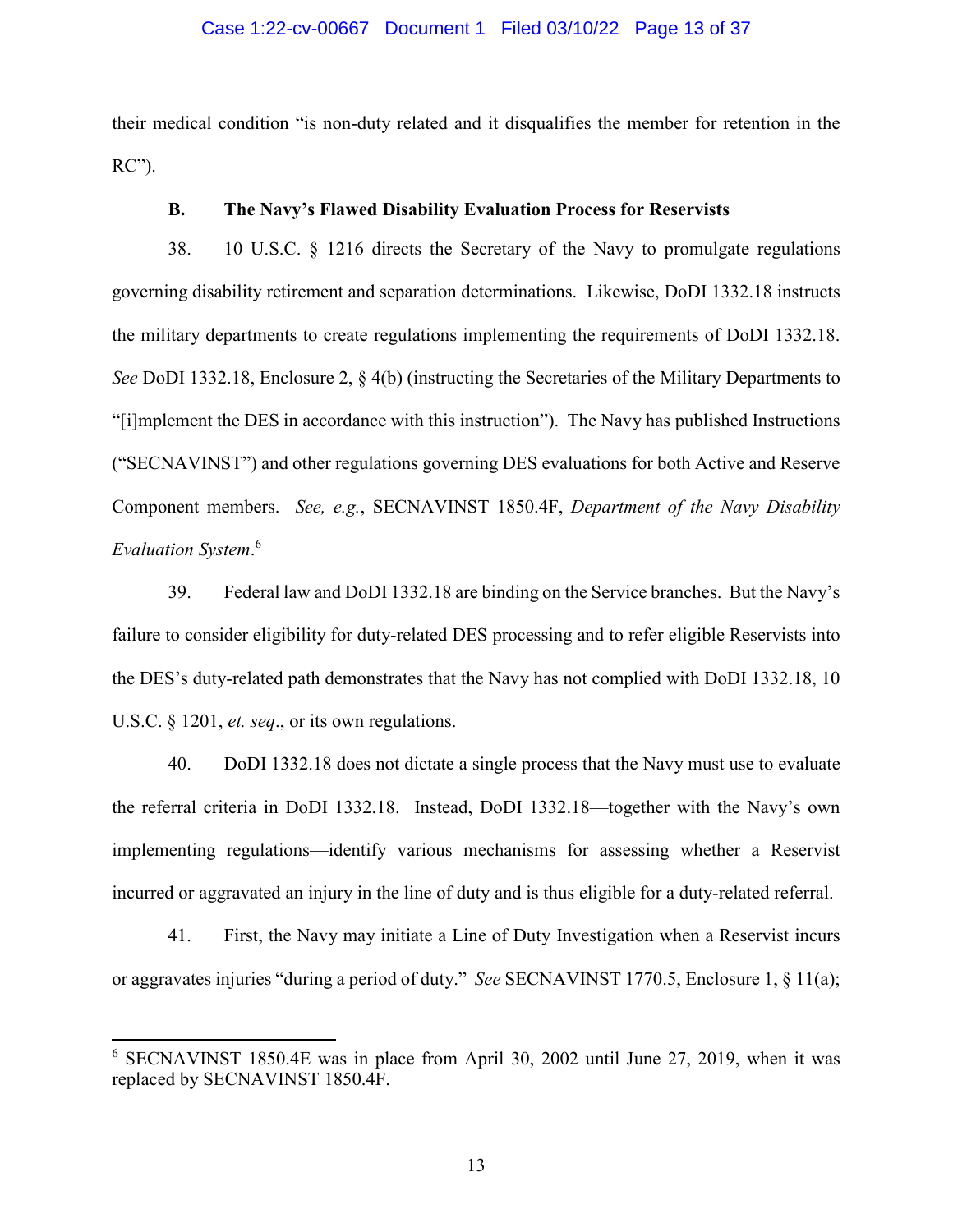## Case 1:22-cv-00667 Document 1 Filed 03/10/22 Page 14 of 37

*see also* Navy JAGINST 5800.7G, 2-38 (noting that each "injury or disease requiring line of duty/misconduct determinations . . . must be the subject of a preliminary inquiry").<sup>7</sup> A Line of Duty Investigation is an "investigation to document the official record of the circumstances surrounding an injury, illness, or disease incurred or aggravated on active or inactive duty." SECNAVINST 1770.5, Enclosure 3, § 17.

42. Second, the Navy may issue a Line of Duty Determination, meaning a determination of "whether an injury or illness was incurred when [a] Service member was in a military duty status" and "[i]f the Service member was not in military duty status, whether it was aggravated by military duty; or whether it was incurred or aggravated due to the Service member's intentional misconduct or willful negligence." DoDI 1332.18, Glossary.

43. Third, DoDI 1332.18 sets forth an "in-LOD presumption," which may eliminate the need for a Line of Duty Investigation, or even a Line of Duty Determination, in many cases. Specifically, DoDI 1332.18 requires the Secretaries of the Military Departments to "presume that diseases or injures incurred by Service members on continuous orders to active duty specifying a period of more than 30 days were incurred or aggravated in the [line of duty] unless the disease or injury was noted at the time of entry into service." DoDI 1332.18, App. 3 to Enclosure 3,  $\S 7(c)$ .<sup>8</sup> This "in-LOD presumption" may be overcome "only when clear and unmistakable evidence indicates the disease or injury existed prior to their current period of military service and was not aggravated by their current period of military service." *Id.* Likewise, clear and convincing evidence that a Service member's "intentional misconduct or willful neglect" caused his or her

<sup>&</sup>lt;sup>7</sup> Navy JAGINST 5800.7F was in place from June 26, 2012 until January 15, 2021, when it was replaced by Navy JAGINST 5800.7G.

<sup>&</sup>lt;sup>8</sup> Congress has codified a similar presumption for veterans seeking disability benefits from the VA. *See* 38 U.S.C. § 105.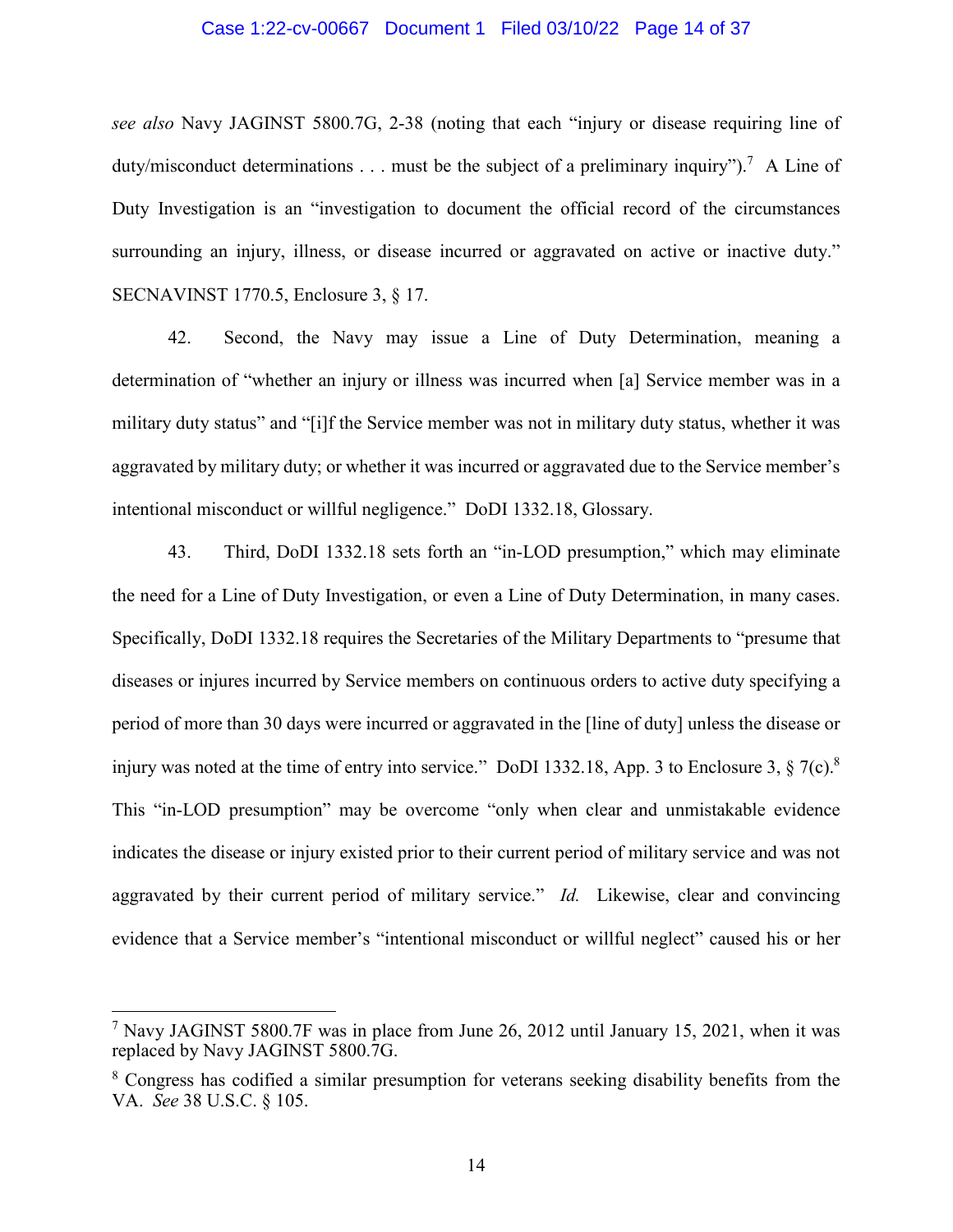## Case 1:22-cv-00667 Document 1 Filed 03/10/22 Page 15 of 37

disability would be sufficient to overcome the in-LOD presumption and render that member ineligible for referral into the DES. *See* DoDI 1332.18, App. 1 to Enclosure 3, § 4(a)(5). The Navy has codified the same in-LOD presumption in its Manual of the Judge Advocate General. *See* Navy JAGINST 5800.7G, 2-32 ("An injury or disease suffered by a member of the Naval Service will [] be presumed to have been incurred in the line of duty and not as a result of misconduct, unless contrary findings supported by clear and convincing evidence are made."); *id.* at 2-34 (describing presumption); *see also* SECNAV M-1850.1, Chapter 3, § 6 ("[D]iseases or injuries incurred by naval personnel while in active service are presumed to have been incurred in the line of duty unless clear and convincing evidence indicates otherwise.").

44. In addition to setting forth these three mechanisms for identifying which Service members meet the referral criteria in DoDI 1332.18, DoD and Navy regulations also implement critical safeguards to ensure that eligible Service members do not slip through the cracks and miss out on the duty-related DES processing (and subsequent benefits) to which they are entitled. For example, the Navy cannot send any Service member's case to the PEB—via the MRR or otherwise—without including "complete" documentation about whether an injury was incurred in the line of duty. *See* SECNAVINST 1770.5, Enclosure 1, § 3(i) (noting that Chief of Naval Operations must ensure that "all cases referred to the [PEB] contain complete in-LOD documentation regardless of whether illness, injury, or disease incurred either on or off-duty"). DoDI 1332.18 similarly instructs that if a Service branch opts to require a Line of Duty Determination for duty-related DES processing, that Determination *must* be "done before sending a Service member's case to the PEB." DoDI 1332.18, App. 3 to Enclosure 3, § 6(b). And as a further backstop, even Reservists who are "pending separation for non-duty related medical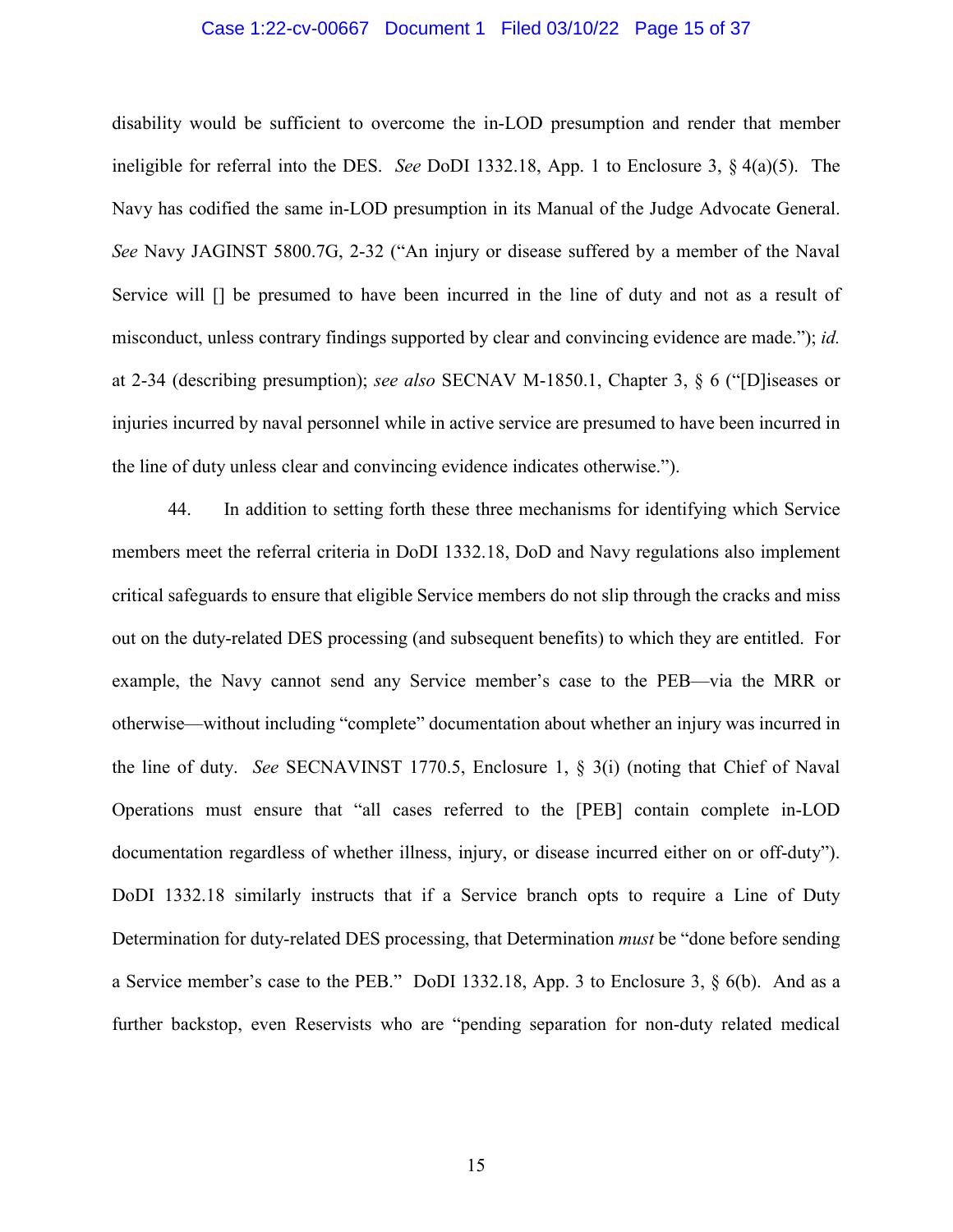## Case 1:22-cv-00667 Document 1 Filed 03/10/22 Page 16 of 37

conditions may enter the DES for a determination of . . . whether the condition is duty related." DoDI 1332.18 § 3(d).

45. Finally, DoDI 1332.18 also requires that "[t]he standards for all determinations related to disability evaluation [] be consistently and equitably applied . . . to all Service members, and be uniform within the components of the Military Departments." *Id.* § 3(c). Put differently, notwithstanding the Navy's discretion over how to evaluate whether a Service member satisfies the eligibility criteria for DES referral in DoDI 1332.18, the Navy cannot apply inconsistent or inequitable standards to Reserve and Active Component members who suffered the same types of injuries while on active duty.

46. The Navy, however, is failing to employ any of these mechanisms for evaluating whether an injured Reservist who is not currently on active duty is eligible for duty-related DES processing, and is evading each of these safeguards that are intended to ensure all eligible Reservists are referred to the proper DES path. Rather than assess whether a Reservist who is not currently on active duty actually satisfies the eligibility criteria for referral in DoDI 1332.18, the Navy *only* considers whether the Reservist has a Line of Duty Benefits Letter. *See* SECNAV M-1850.1, Chapter 2, § 1(b) (requiring Line of Duty Benefits Letters for Reservists for duty-related referral). If the Reservist does not, the Navy prematurely sends the cases to the PEB without the Line of Duty paperwork required by SECNAVINST 1770.5 and DoDI 1332.18.

47. From the Navy's perspective, then, the absence of an Line of Duty Benefits Letter serves as conclusive proof that the Reservist was *not* injured in the line of duty and is therefore ineligible for disability benefits. *See id.*, Chapter 4, § 5(b)(1) (noting that Reservists who are unfit and "with neither active duty orders for a period longer than 30 days nor a [Line of Duty Benefits] letter . . . will be separated from naval service without DoD Disability Benefits").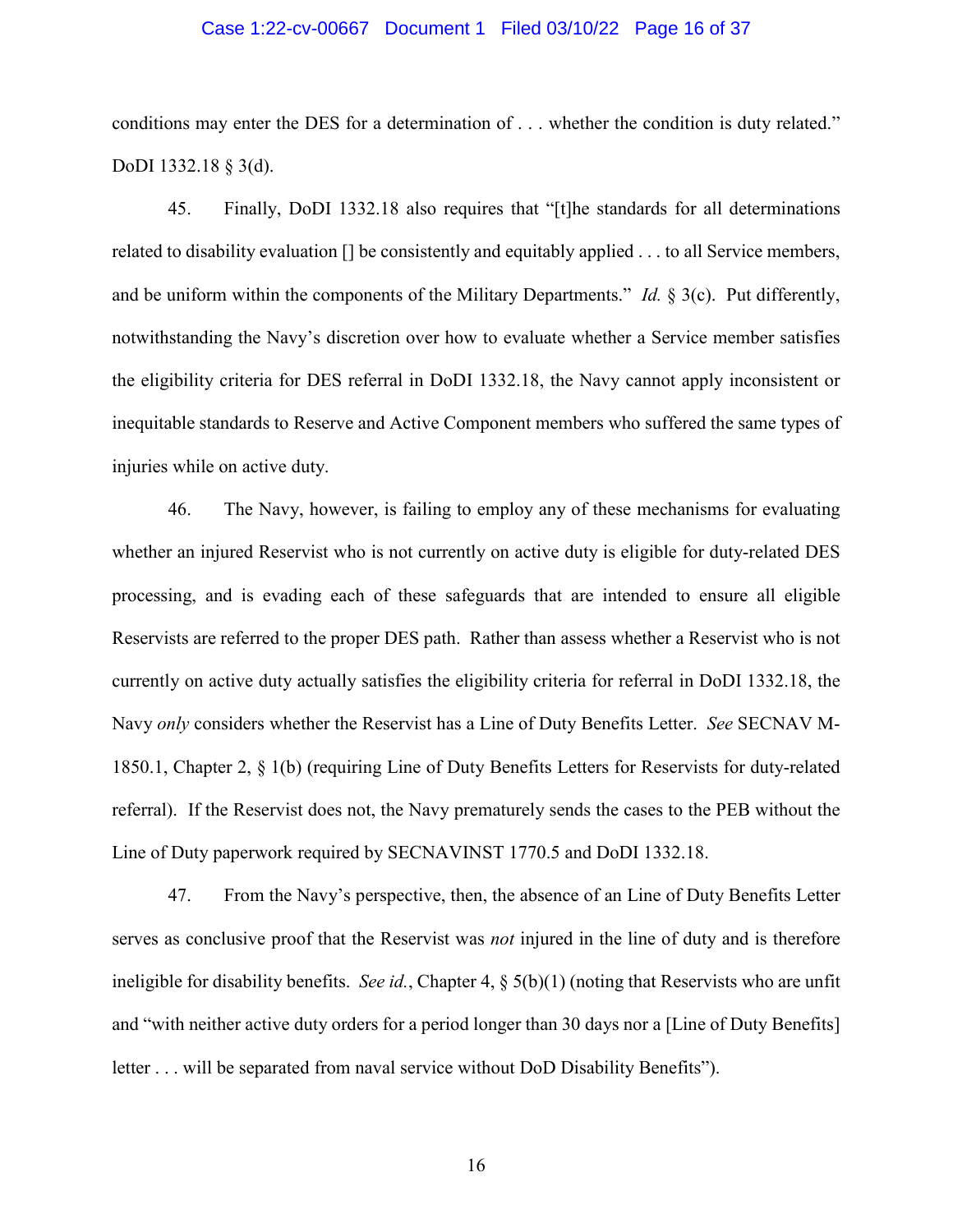## Case 1:22-cv-00667 Document 1 Filed 03/10/22 Page 17 of 37

48. While the Navy may have the authority to require a Line of Duty Benefits Letter under DoDI 1332.18, it must provide a clear process to obtain one prior to referral to the PEB. Upon information and belief, the Navy has made it impossible for disabled Reservists seeking to enter the DES to obtain a Line of Duty Benefits Letter. The Navy has not adopted any regulations or issued any guidance explaining how to obtain such a letter, nor has the Navy specified any standards by which such Letters are issued.

49. Upon information and belief, the Navy also does not affirmatively deny a Reservist a Line of Duty Benefits Letter when the Navy chooses to refer the Reservist to the MRR. Thus, although Navy regulations have designated that the Judge Advocate General shall "[s]erve as the appellate review authority . . . for inactive reservists found not eligible for a [Line of Duty Benefits] letter," SECNAVINST-1850.4F, Enclosure 2, § 8(d), because the Navy simply never issues the Letter to a Reservist who is sent through the MRR, the Reservist is left without any avenue to appeal his or her inability to obtain such a Letter.

50. Using this Letter as a barrier to benefits to which these Reservists are entitled while simultaneously making the Letter impossible to obtain is quintessential arbitrary and capricious action. Moreover, in doing so, the Navy is also improperly placing the burden on Reservists to obtain Line of Duty Benefits Letters in order to proceed through the correct path of DES. But it is the Navy's responsibility, not the responsibility of the Reservist, to ensure that Reservists are referred into the correct path of the DES.

51. The real-world outcome of the Navy's Line of Duty Benefits Letter requirement is that Reservists who are not currently on active duty are improperly forced into the Navy's MRR process, when they should instead be referred to the duty-related path of the DES, as required by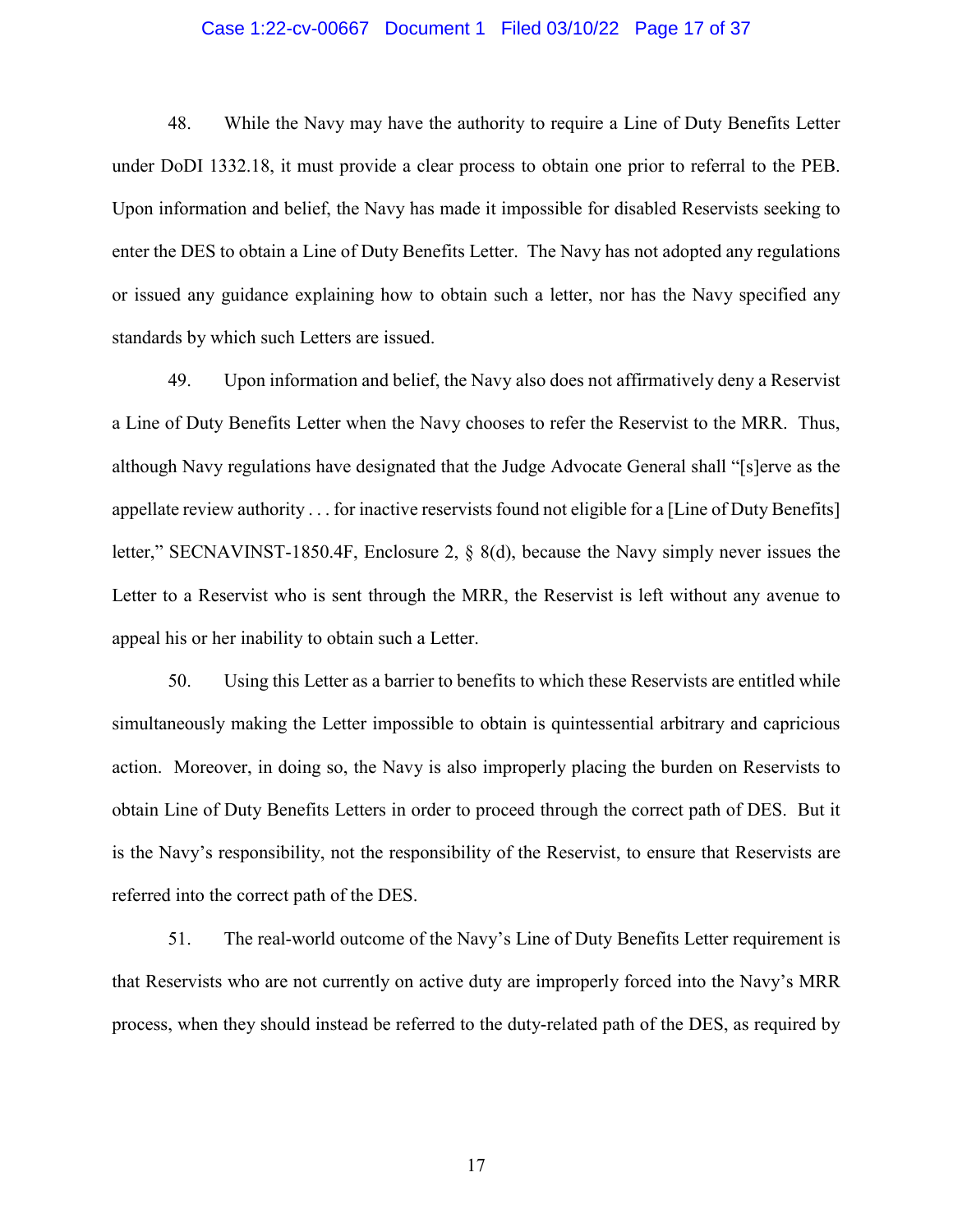#### Case 1:22-cv-00667 Document 1 Filed 03/10/22 Page 18 of 37

DoDI 1332.18. Once referred into the MRR, there is no option for the Reservist to obtain a medical retirement or medical separation. *See* SECNAV M-1850.1, Chapter 4, § 5(b)(1).

52. Moreover, the appellate rights of a Reservist referred into the MRR are narrowly circumscribed. While a dissatisfied Reservist can appeal an MRR finding to a PEB within the DES, that appeal only grants the Reservist access to the non-duty-related path—which, again, provides no option to obtain a medical retirement or medical separation. If a Service member appeals an MRR finding to the PEB, the PEB considers only whether the member is physically qualified for continued military service. If found not physically qualified, the Reservist will be separated from the military without disability benefits.

53. Indeed, upon information and belief, the Navy has taken the position that the PEB will not grant a Reservist a Line of Duty Determination, or even make an informal Line of Duty finding (applying the in-LOD presumption, where appropriate) despite medical evidence in the PEB record that the Reservist incurred or aggravated an injury in the line of duty. This position contravenes DoDI 1332.18's mandate that Reservists "pending separation for non-duty related medical conditions may enter the DES or a determination of . . . whether the condition is duty related." DoDI 1332.18, § 3(d).

54. Further, appellate rights in the MRR are so limited that when Reservists who are improperly referred into the MRR object that they warrant DES duty-related processing because they were injured in the line of duty, the Navy refuses to consider that question and instead points to the absence of a Line of Duty Benefits Letter as conclusive proof that the MRR process should proceed. To add insult to injury, notwithstanding the medical evidence before the PEB, the PEB even includes an affirmative finding in such cases that a Reservist's "disability is not a proximate result of performing military duty" when no Line of Duty Benefits Letter is present.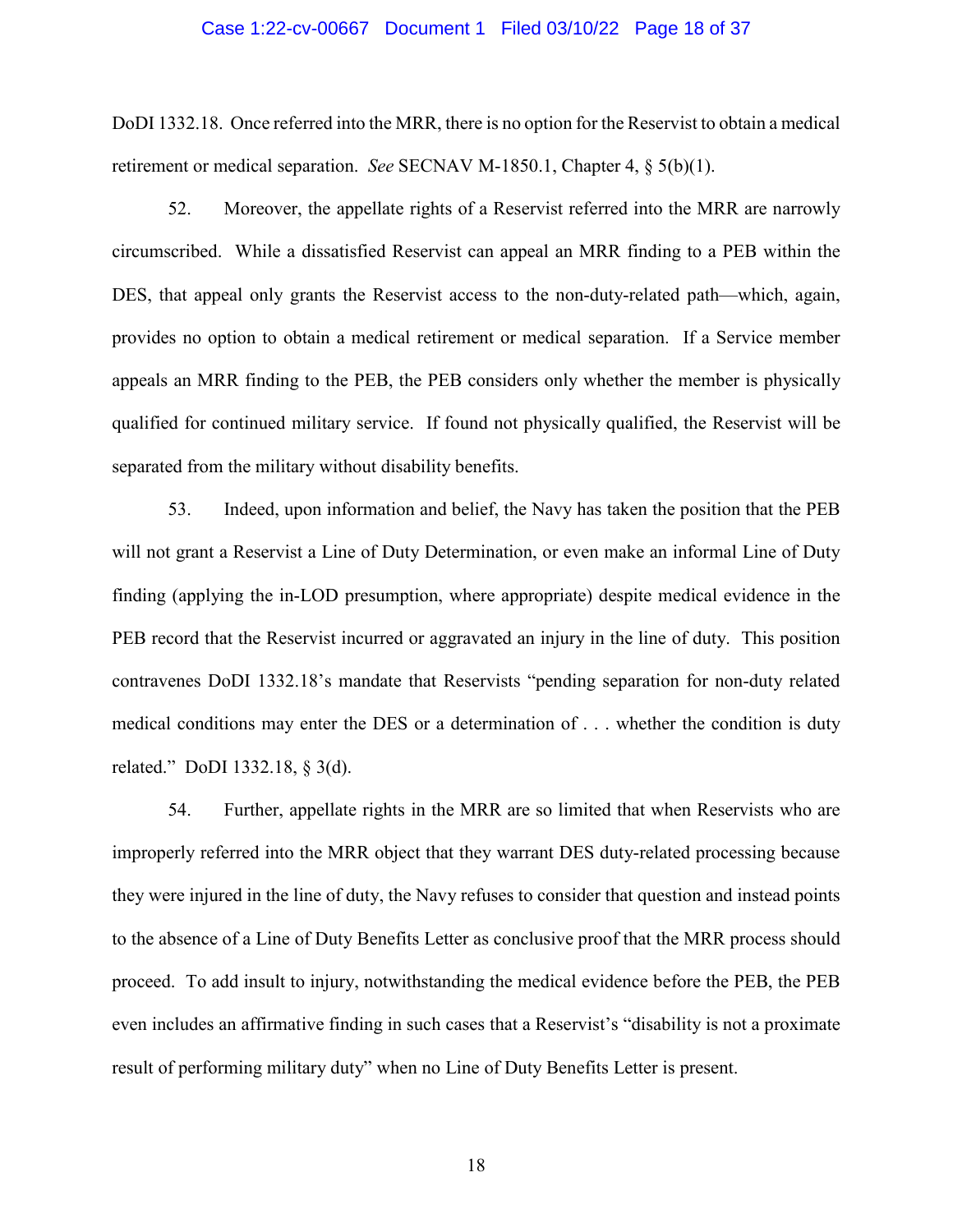## Case 1:22-cv-00667 Document 1 Filed 03/10/22 Page 19 of 37

55. In short, the Navy is failing to refer eligible Reservists for mandatory duty-related processing and is not even assessing whether Reservists who are not on active duty, in fact, meet the DoDI 1332.18 criteria for mandatory referral. The Navy is, therefore, wrongfully separating Reservists who require duty-related DES processing, resulting in hundreds of Reservists losing the benefits to which they are entitled and have earned. The Navy commits these errors even when there is incontrovertible evidence that a Reservist was injured in the line of duty, as with Plaintiffs LaKia Beasley and Richard Henderson.

## **C. Ms. Beasley's Military History**

56. Plaintiff LaKia Beasley enlisted in the Navy when she was 21 and served in the Active Component from May 2006 to November 2016 and in the Reserves from November 2016 to May 2021. While on active duty, she deployed once to Iraq and twice to Afghanistan. She was promoted multiple times, reaching the rank of Information Systems Technician Chief Petty Officer.

57. Ms. Beasley received twelve awards, including two Achievement medals and Commendation medals from both the Navy and the Army, for her active duty service. She consistently performed at or above the standards expected of her, and her superiors described her as "a key asset to [the] unit," "an exceptionally knowledgeable sailor," and a "proven leader in a combat environment."

58. Ms. Beasley had no injuries or diseases when she enlisted in the Navy.

59. In September 2012, Ms. Beasley began her final deployment to Afghanistan as part of SEAL Team Four—an elite special forces unit. Within a matter of months, two of Ms. Beasley's close friends and colleagues were killed in active combat, and her Commanding Office committed suicide.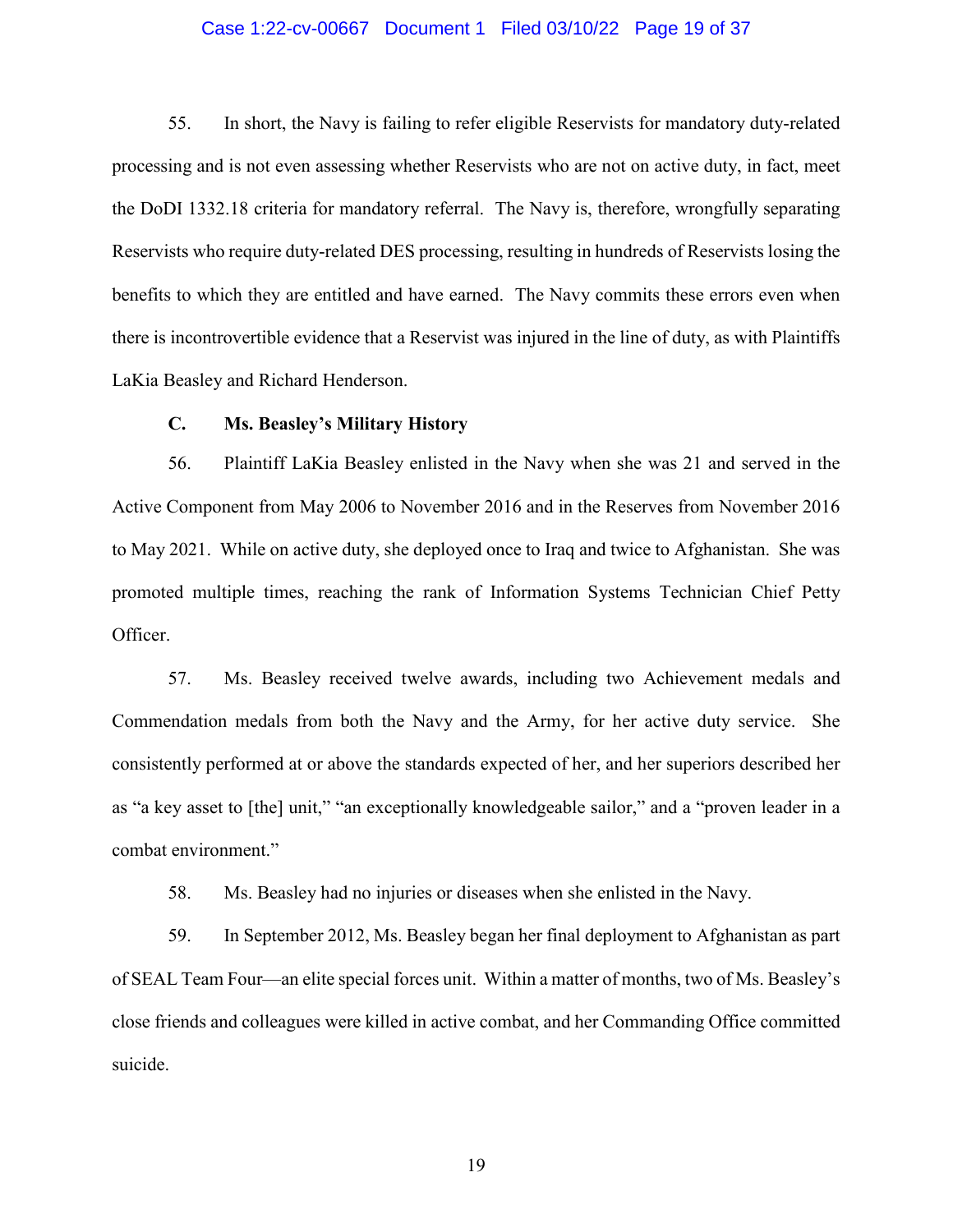## Case 1:22-cv-00667 Document 1 Filed 03/10/22 Page 20 of 37

60. First, one of Ms. Beasley's friends, a young SEAL who she had helped train, died on November 1.

61. Three weeks later, Ms. Beasley lost another friend with whom she had grown particularly close during a prior deployment. Ms. Beasley was operating the radio at the time of his death and heard contemporaneous reports of the attack over the wire.

62. Less than a month later, Ms. Beasley's Commanding Officer killed himself. Ms. Beasley had spoken to him as he headed off to bed the night before, only to wake up to the news of his death the following morning.

63. Several other members of SEAL Team Four died during that deployment as well.

64. When Ms. Beasley returned to the United States in May 2013, she realized that she had grown depressed and anxious as a result of the traumas that she endured in Afghanistan. She had difficulty concentrating, lost her appetite, experienced mood swings, and had intrusive thoughts about her friends' deaths during the day. Over time her symptoms expanded to include chronic migraines, hypervigilance, nightmares, insomnia, and asthma.

65. In April 2015, Ms. Beasley began seeking mental health treatment at the Naval Medical Center in Portsmouth, Virginia for depression and anxiety. Although Ms. Beasley was exhibiting clinical levels of symptoms of PTSD, she was initially erroneously diagnosed with "Adjustment Disorder" and "Other Specified Trauma and Stressor-Related Disorder." She began taking anti-depressants and sleep medication, and engaging in psychotherapy to manage her conditions. In 2016, while still a member of the Active Component, she began receiving treatment for PTSD.

66. Ms. Beasley left the Active Component on November 2, 2016 and immediately joined the Navy Reserve. Less than a year later, the VA issued her a 70% disability rating and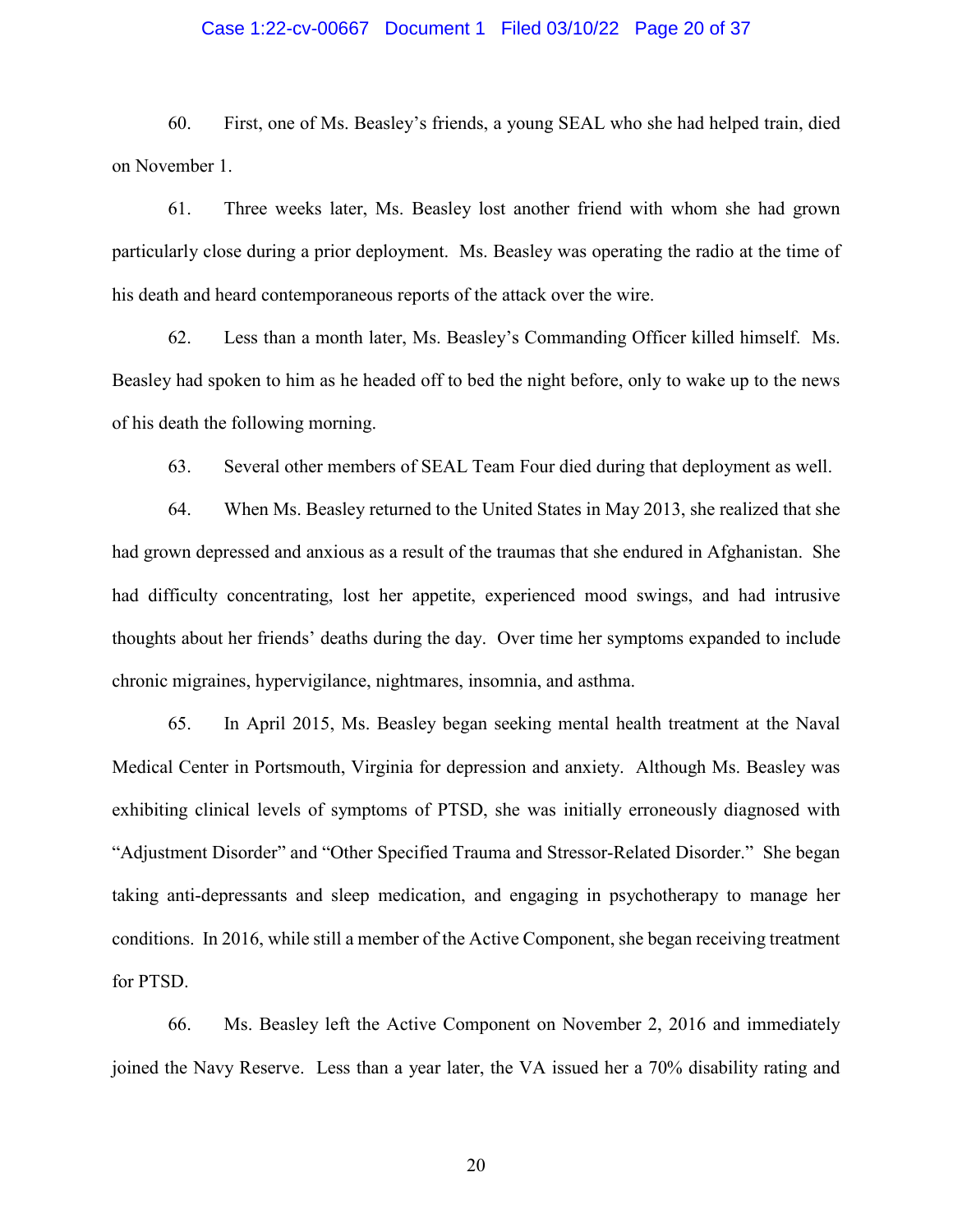## Case 1:22-cv-00667 Document 1 Filed 03/10/22 Page 21 of 37

determined that, effective November 2, 2016, she had multiple service-connected conditions, including PTSD, migraines, and asthma.

67. Shortly after she entered the Reserves, Ms. Beasley was referred into the MRR process, even though she was eligible for the duty-related path of DES because her injuries were incurred on active duty.

68. In August 2018, as part of the MRR process, the Navy's Bureau of Medicine and Surgery ("BUMED") found Ms. Beasley physically qualified to continue naval service, but placed her on a one-year probationary period, after which she would be reevaluated. During this period, Ms. Beasley was prohibited from serving on active duty orders and participating fully in active duty training because of her medical conditions.

69. The Navy resubmitted an MRR package for Ms. Beasley in March 2020, requesting that BUMED evaluate six conditions: (1) PTSD, (2) chronic migraines, (3) anxiety, (4) depression, (5) asthma, and (6) irritable bowel syndrome ("IBS"). BUMED reviewed her case in June 2020. Her MRR file included comments from her Commanding Officer recommending that she be found not physically qualified and noting that "the initial onset of [her] symptoms was connected with her service." The medical records maintained by BUMED also documented the mental health issues she faced as a result of the traumas she experienced in Afghanistan. BUMED agreed with her Commanding Officer's recommendation, and found that Ms. Beasley was not physically qualified and not recommended for retention in the Navy due to all six conditions. But BUMED did not reference that certain of these unfitting conditions were incurred in the line of duty.

70. Ms. Beasley then sought referral of her MRR case to the PEB. In August 2020, the informal PEB confirmed BUMED's findings. Notwithstanding the evidence in Ms. Beasley's file tying her conditions to her active duty service, the informal PEB found that: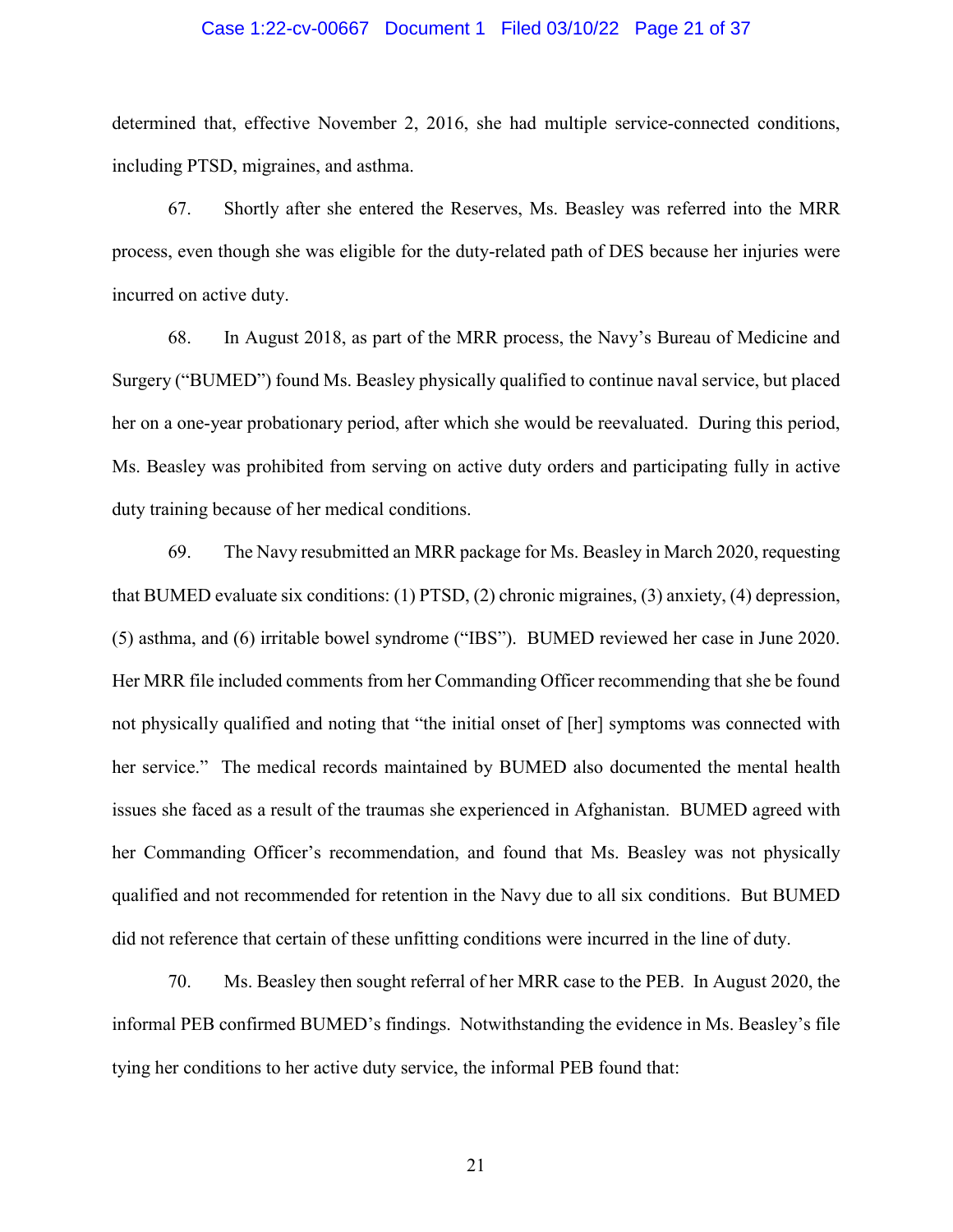## Case 1:22-cv-00667 Document 1 Filed 03/10/22 Page 22 of 37

In the absence of Service Headquarters' Line of Duty (LOD) determination indicating that the member's injury or disease was incurred in the performance of military duty and/or aggravated by military service; the Physical Evaluation Board (PEB) finds that the service member is Not Physically Qualified (NPQ) for continued military service because of a non-duty related disease or injury which precludes the member from performing the duties of her office, grade, rank, or rating, in such a manner as to reasonably fulfill the purpose of her reserve employment.

71. Around the same time, Ms. Beasley petitioned for formal PEB review, asking that her MRR case be terminated or suspended so that she could obtain a Line of Duty Benefits Letter and be processed through the DES's duty-related path. The formal PEB denied this request and affirmed the informal PEB's decision, stating that "[t]he MRR case before the PEB contains sufficient information to make an NPQ or [Physically Qualified] determination" and that she was ineligible for a duty-related DES referral because "[a]n LODB letter [had] not [been] granted to [her]." Moreover, without a Line of Duty Benefits Letter on file, the formal PEB found that Ms. Beasley's "disability [was] not a proximate result of performing military duty."

72. Ms. Beasley then petitioned the Secretary of the Navy Council of Review Boards for relief from the formal PEB's decision, arguing, amongst other things, that her disqualifying conditions were all incurred on active duty, that her case should have been evaluated through the duty-related DES process, and that her MRR case should have been suspended while she continued to try and obtain a determination that her injuries were incurred in the line of duty. Her petition was denied five days later.

73. Notwithstanding the evidence in Ms. Beasley's medical records that she incurred multiple medical conditions while on active duty, the Navy never issued her a Line of Duty Benefits Letter. Likewise, the Navy failed to consider Ms. Beasley's eligibility for duty-related processing and never referred her to the DES's duty-related path. Nor did the Navy conduct a Line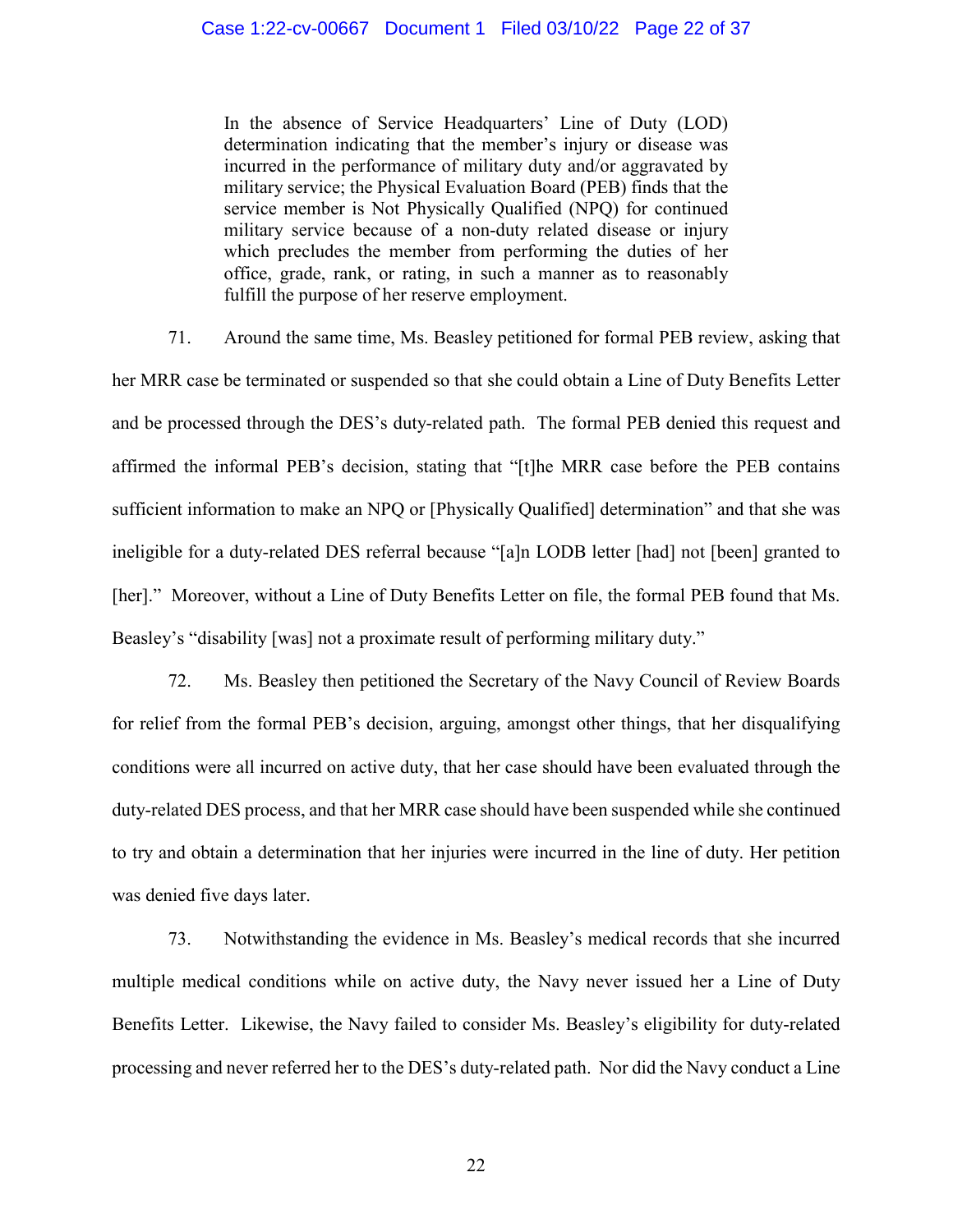## Case 1:22-cv-00667 Document 1 Filed 03/10/22 Page 23 of 37

of Duty Investigation, issue her any Line of Duty Determination, or give her the benefit of the in-LOD presumption.

74. Prior to her discharge the Navy also never determined that Ms. Beasley was ineligible for a Line of Duty Benefits Letter, leaving Ms. Beasley no avenue to challenge such a determination.

75. Instead, the Navy used its own failure to provide Ms. Beasley with a Line of Duty Benefits Letter to summarily discharge her from the Navy without the disability benefits to which she was statutorily entitled.

76. Ms. Beasley was separated from the Navy without a medical retirement in May 2021. Because she was referred into the MRR process, her case was never reviewed by an MEB, and a PEB never considered whether she was statutorily entitled to benefits as a result of disabilities incurred in the line of duty.

77. By the time of Ms. Beasley's separation, her VA disability rating had risen to 90% as a result of multiple service-connected conditions, including migraines, PTSD, asthma, and IBS. Had the Navy properly processed her through the DES's duty-related path, Ms. Beasley would have received a medical retirement based on the rating of her unfitting conditions. *See* 10 U.S.C. § 1201.

## **D. Mr. Henderson's Military History**

78. Plaintiff Richard Henderson joined the Navy Reserves in April 2005 and achieved the rank of Navy Builder, First Class Petty Officer by the time he was separated in November 2020.

79. Throughout the course of his career, Mr. Henderson earned multiple awards, medals, and decorations, including the Navy Achievement Medal, the Army Achievement Medal,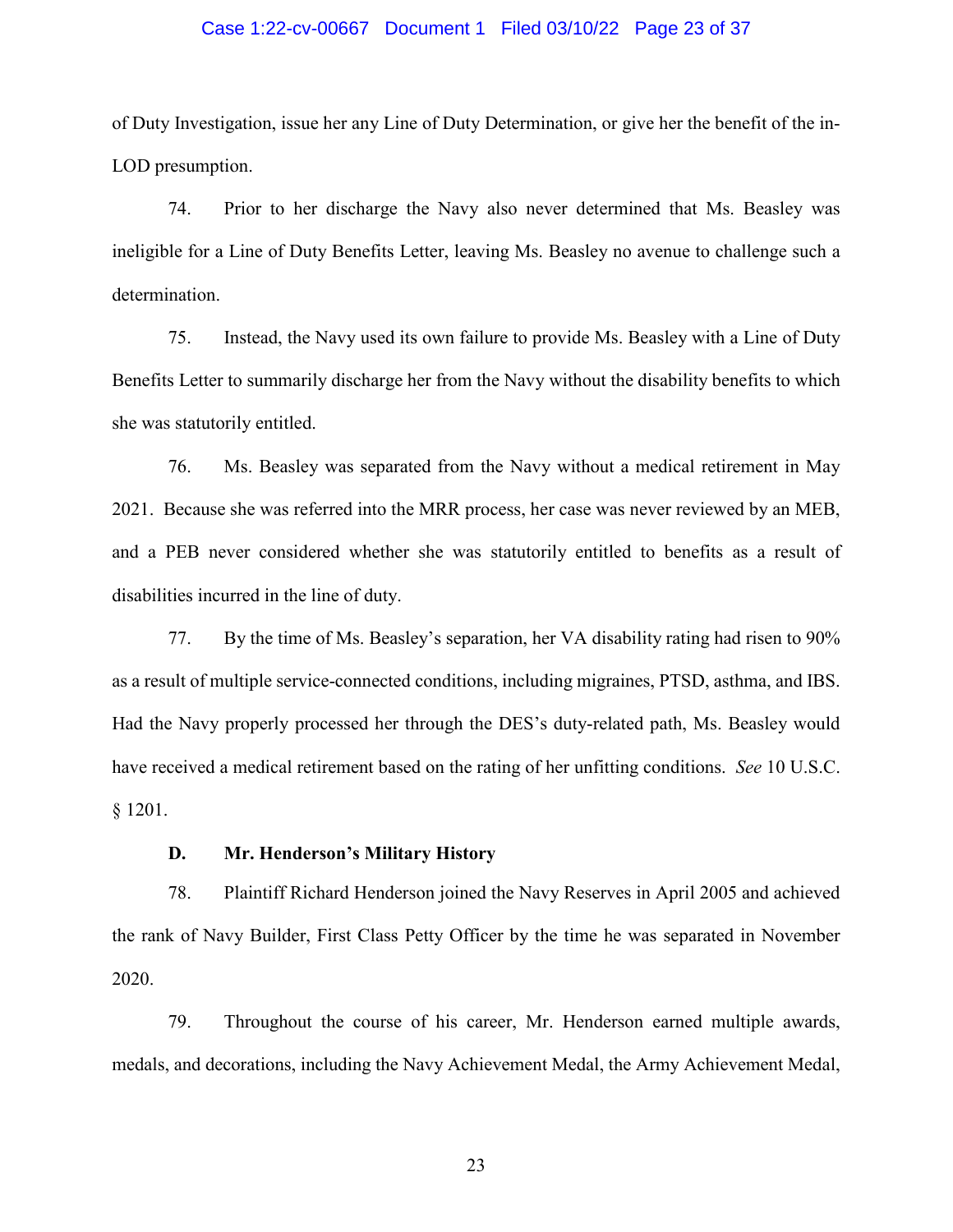## Case 1:22-cv-00667 Document 1 Filed 03/10/22 Page 24 of 37

multiple Naval Reserve Meritorious Service Medals, the Iraq Campaign Medal with a Bronze Star, the Afghan Campaign Medal, and multiple Sea Service Deployment Ribbons.

80. Mr. Henderson first deployed to Iraq in 2009 for 11 months, and deployed to Afghanistan in May 2013 in support of Naval Mobile Construction Battalion 25. In both deployments, Mr. Henderson was ordered to active duty for a period of more than 30 days. As his initial deployment to Afghanistan neared its end in April 2014, Mr. Henderson's active duty orders were extended, and he then began a second deployment in Afghanistan.

81. In approximately late July or early August 2014, during this second deployment, Mr. Henderson's base came under fire from enemy rockets. During the attack, Mr. Henderson was running for cover when he fell into a deep concrete ditch. Mr. Henderson landed hard on his right torso and his legs tumbled forward over his head, injuring his neck, back, right knee, and right shoulder. Not surprisingly, these injuries, which caused Mr. Henderson severe pain, could not be adequately remedied in a deployed environment.

82. Mr. Henderson was medically evacuated from Afghanistan in September 2014 to receive treatment for his injuries, taken first to Landstuhl Regional Medical Center in Landstuhl, Germany, and then ultimately to the Naval Medical Center in Portsmouth, Virginia. While in Portsmouth, Mr. Henderson was placed on MEDHOLD for evaluation of the injuries he sustained in Afghanistan, including to his right knee, right shoulder, and his spine. MEDHOLD is a "medical treatment program for [Reservists] with the sole purpose of addressing medical conditions incurred or aggravated while in the line of duty." SECNAVINST 1770.5, Enclosure 2, § 1.

83. Mr. Henderson did not have any injuries to his right knee, right shoulder or spine when he was ordered to active duty at the end of May 2013.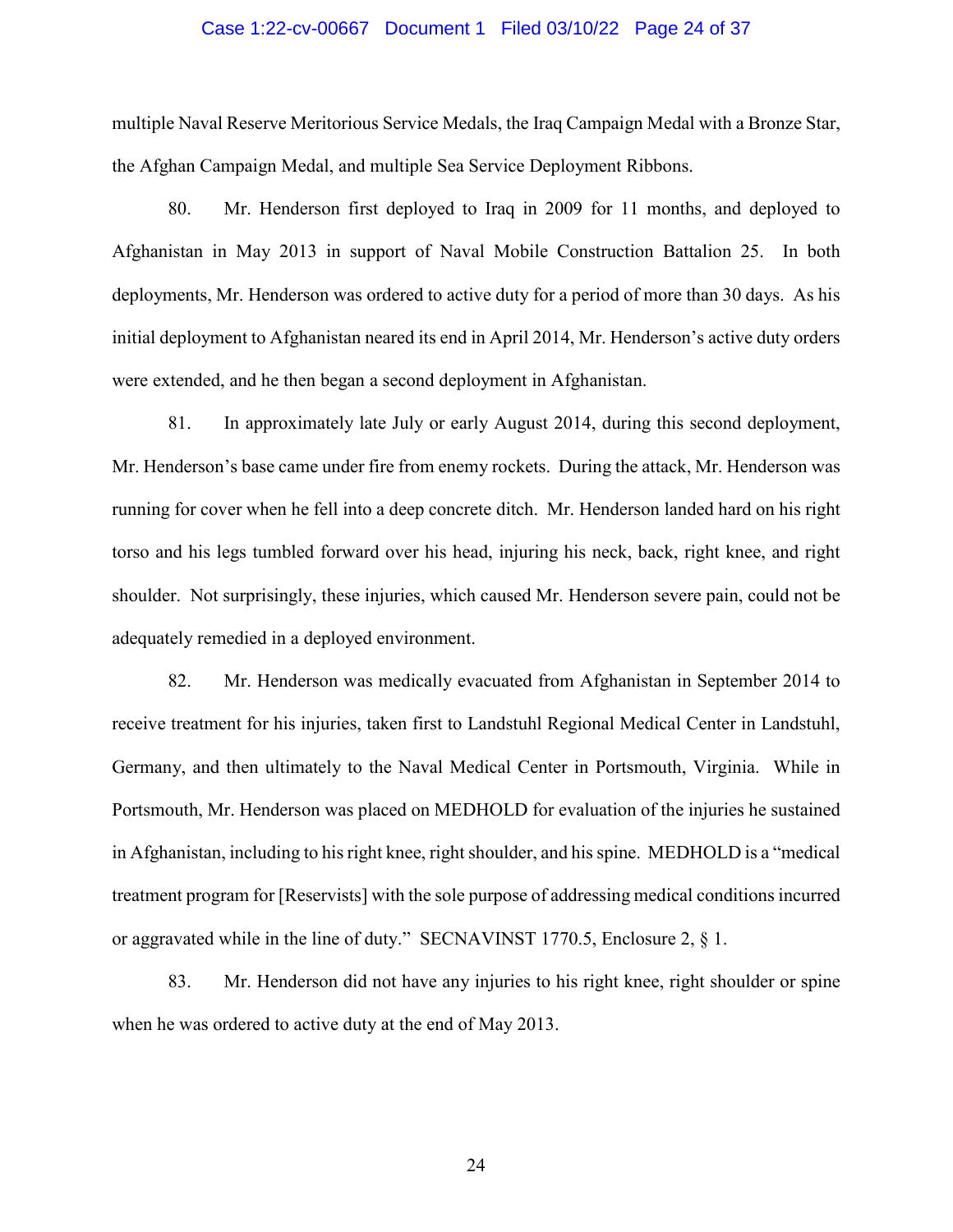## Case 1:22-cv-00667 Document 1 Filed 03/10/22 Page 25 of 37

84. While on MEDHOLD, Mr. Henderson was diagnosed with a herniated disc in his neck, a torn medial meniscus and degeneration to his lateral meniscus in his right knee, a torn labrum in his right shoulder, right shoulder biceps tendinitis, and multilevel degenerative changes in his cervical spine. In April 2015, Mr. Henderson had an arthroscopy and an arthroscopic partial lateral meniscectomy to repair his menisci in his right knee. That August, Mr. Henderson also underwent right shoulder surgery.

85. Mr. Henderson's military medical records from this time period repeatedly refer to his fall in Afghanistan as the cause of his right knee, right shoulder, and spinal injuries.

86. Although Mr. Henderson's pain never ceased, he was released from MEDHOLD, and his active duty orders ended in November 2015. Shortly thereafter, and at least by August 2016, Mr. Henderson's superiors at the Navy Operational Support Center ("NOSC") in Wilmington, North Carolina initiated paperwork investigating whether Mr. Henderson's injuries were incurred or aggravated in the line of duty. According to that paperwork, Mr. Henderson "sustained an injury while mobilized to Afghanistan," and NOSC Wilmington approved the finding that Mr. Henderson was injured "in line of duty." But Mr. Henderson was never issued a Line of Duty Benefits Letter.

87. Despite Mr. Henderson's surgeries, he experienced progressively worsening pain in his right knee and right shoulder, as well as in his cervical spine. Finally, in 2019, the Navy referred him into the MRR for six conditions: (1) nephrectomy,  $(2)$  essential hypertension, (3) depressive illness, (4) obstructive sleep apnea, (5) chronic back pain, and (6) knee pain. Mr.

<sup>&</sup>lt;sup>9</sup> Mr. Henderson was diagnosed with kidney cancer (renal cell carcinoma) in 2018, and his right kidney was removed (nephrectomy) that same year. Nonetheless, the other injuries for which Mr. Henderson was referred into the MRR process, and which he did sustain in the line of duty, render him unfit independently of his cancer.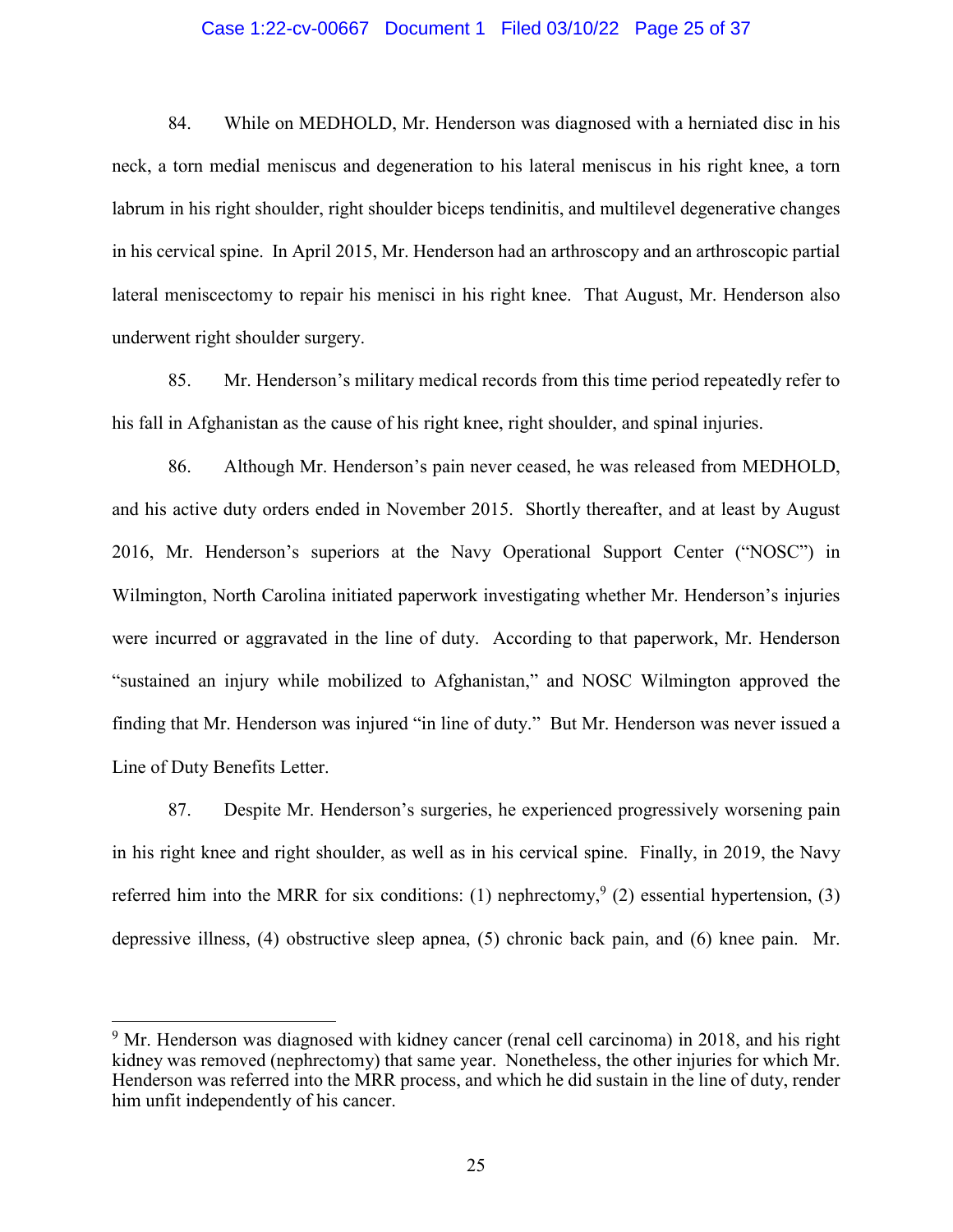## Case 1:22-cv-00667 Document 1 Filed 03/10/22 Page 26 of 37

Henderson's medical records make clear that at least two of these conditions—chronic back pain and knee pain—were incurred on active duty in Afghanistan, rendering him eligible for the dutyrelated path of DES. Indeed, given that the "sole purpose" of MEDHOLD is to "address[] medical conditions incurred or aggravated *while in the line of duty*," SECNAVINST 1770.5, Enclosure 2, § 1 (emphasis added), Mr. Henderson could be placed on MEDHOLD *only* if he was injured in the line of duty. Despite this, he was referred into the non-duty path.

88. After being referred into the MRR, Mr. Henderson discovered that the Navy had never formally approved the 2016 Line of Duty paperwork that had been submitted on his behalf. He never received an official denial, and was never told whether his paperwork had been officially denied or simply never acted upon.

89. In November 2019, as part of the MRR process, BUMED found that Mr. Henderson was not physically qualified due to "nephrectomy secondary to renal cell carcinoma," "essential hypertension, depressive illness, obstructive sleep apnea, chronic back pain (secondary to degenerative disc disease of the cervical and lumber spine) and knee pain," and that Mr. Henderson was "not recommended for retention in the Naval Reserve." BUMED did not reference that most of these conditions were incurred in the line of duty.

90. Mr. Henderson appealed BUMED's findings to the informal PEB, which also found him not physically qualified in March 2020. The informal PEB stated:

> In the absence of Service Headquarters' Line of Duty (LOD) determination indicating that the member's injury or disease was incurred in the performance of military duty and/or aggravated by military service; the Physical Evaluation Board (PEB) finds that the service member is Not Physically Qualified (NPQ) for continued military service because of a non-duty related disease or injury which precludes the member from performing the duties of his office, grade, rank, or rating, in such a manner as to reasonably fulfill the purpose of his reserve employment.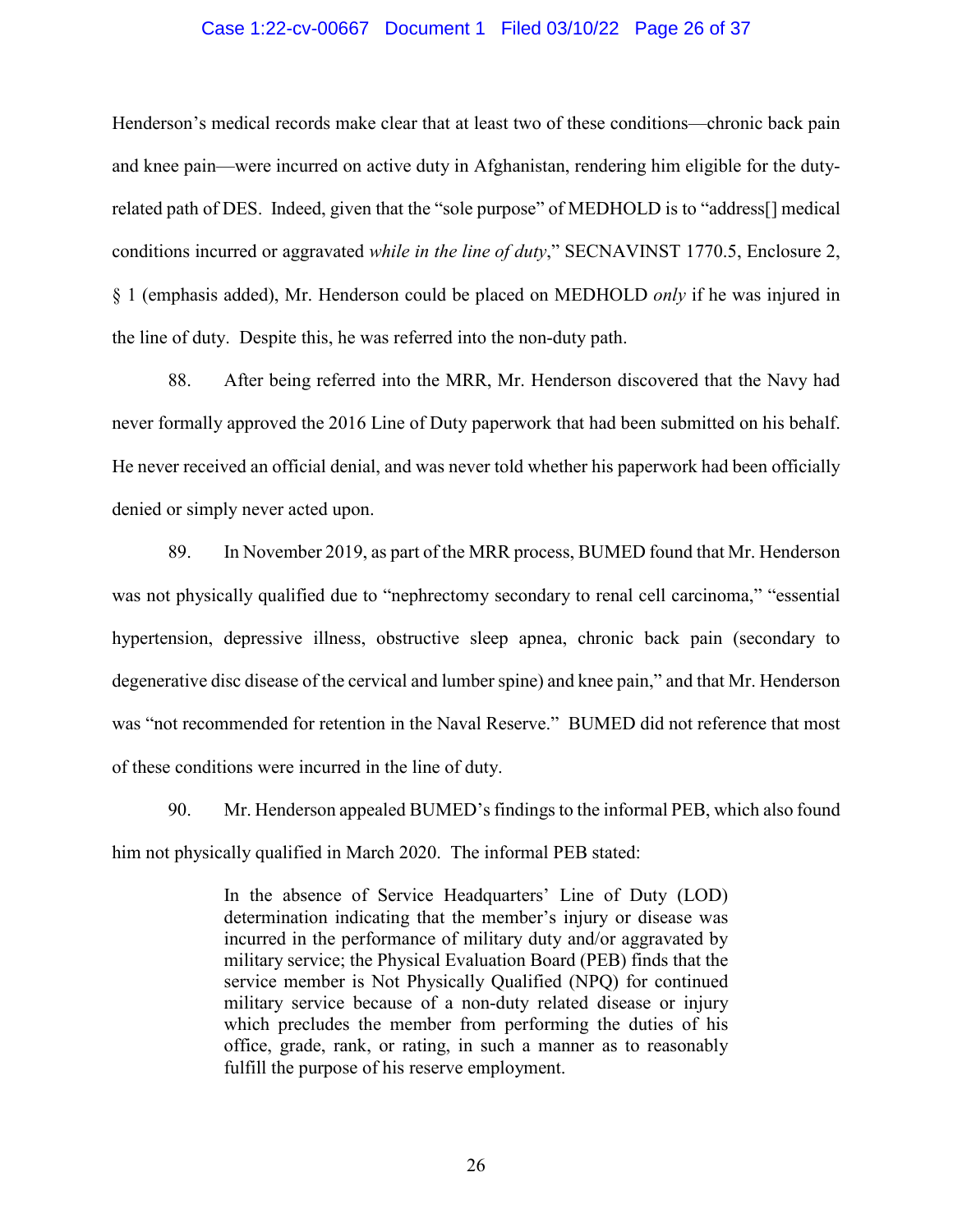## Case 1:22-cv-00667 Document 1 Filed 03/10/22 Page 27 of 37

91. Mr. Henderson further appealed those findings to the formal PEB, asking that the PEB determine that his injuries were incurred in the line of duty, or at least suspend his case until he could obtain that determination from the Navy. The formal PEB denied Mr. Henderson's appeal and found Mr. Henderson not physically qualified on the basis of five medical conditions: (1) chronic cervical spine pain; (2) chronic lumbar spine pain; (3) right shoulder pain; (4) right knee pain; and (5) nephrectomy secondary to renal cell carcinoma.

92. The formal PEB also found that Mr. Henderson's "disability is not a proximate result of performing military duty," despite acknowledging that Mr. Henderson's testimony "and the medical evidence" showed that he incurred his physical injuries while on active duty. Nonetheless, the Board treated the absence of a Line of Duty Benefits Letter as conclusive proof that Mr. Henderson was *not* injured in the line of duty.

93. Mr. Henderson then petitioned to the Secretary of the Navy Council of Review Boards for relief from the formal PEB's findings, arguing again, amongst other things, that the PEB should have either found that several of his disqualifying conditions (cervical spine pain, right knee pain, and right shoulder pain) were incurred in the line of duty so that he could be retired through the duty-related DES path, or at the very least, suspended the MRR process so that he could obtain a finding to that effect. Mr. Henderson's petition was denied, and in doing so, the Secretary made clear that the Navy viewed Mr. Henderson's injuries as "non-compensable" simply because he was never "issued a LODB letter from the appropriate authority."

94. As a result, Mr. Henderson was separated without a medical retirement in November 2020. Because he was referred into the MRR process, Mr. Henderson's case was never reviewed by an MEB, and a PEB never considered whether he was statutorily entitled to benefits as a result of disabilities incurred in the line of duty. Ultimately, the Navy never finalized a Line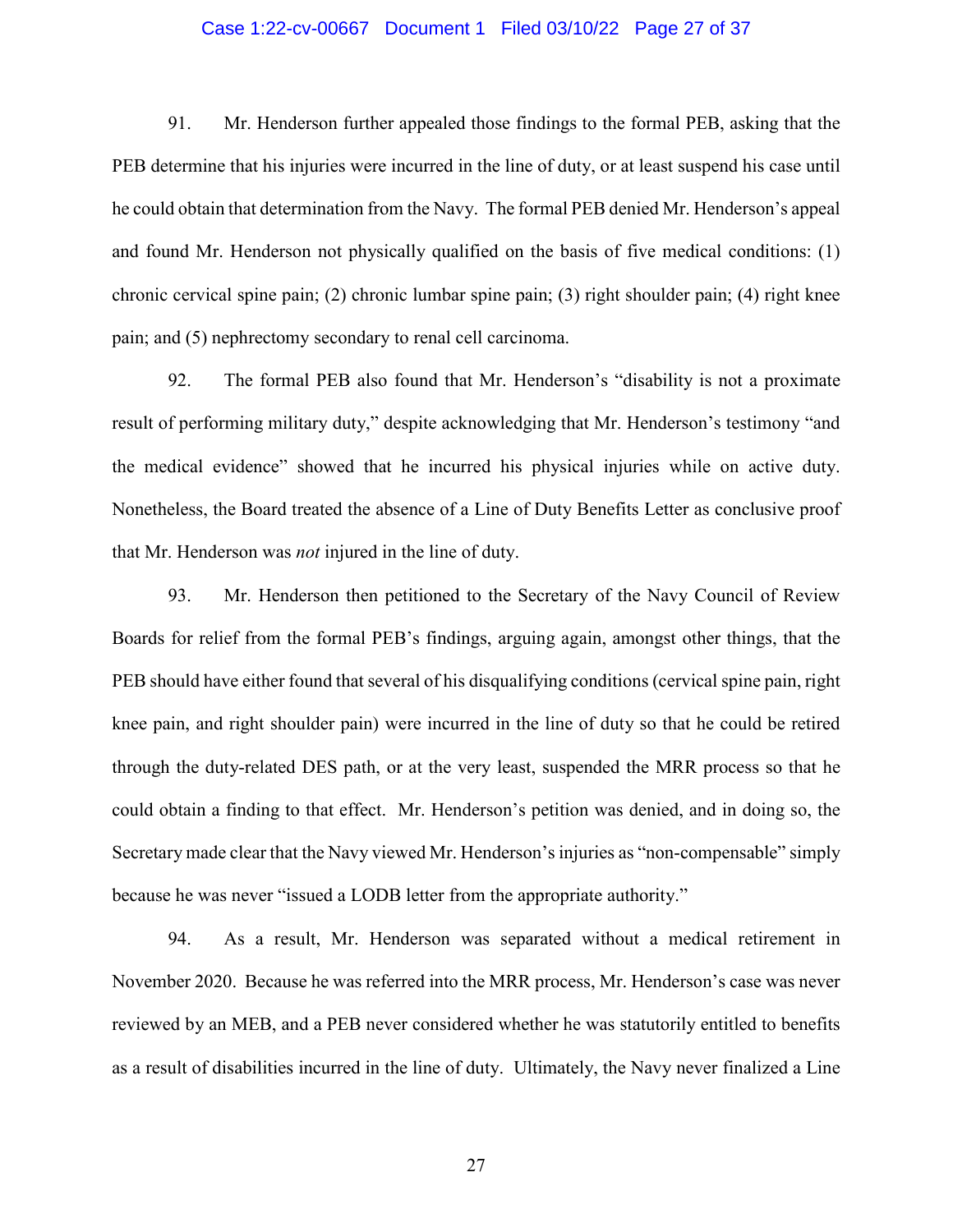## Case 1:22-cv-00667 Document 1 Filed 03/10/22 Page 28 of 37

of Duty investigation for Mr. Henderson, never issued him a Line of Duty Determination, and never gave him the benefit of the in-LOD presumption.

95. By the end of 2020, Mr. Henderson's service-connected VA disability rating was a combined disability of 100%, including 20% for right shoulder degenerative arthritis, 20% for radiculopathy of the right upper extremity,<sup>10</sup> 20% for radiculopathy of the left upper extremity, 10% for degenerative arthritis of the cervical spine, and 10% for right knee osteoarthritis.

## **CLASS ACTION ALLEGATIONS**

96. Plaintiffs Beasley and Henderson bring this action pursuant to Rule 23 of the Federal Rules of Civil Procedure on behalf of themselves and a class of similarly situated individuals.

97. Plaintiffs seek to represent the following class:

All veterans of the United States Navy Reserve and Marine Corps Reserve who were separated from the military through the Navy's Medical Retention Review process as Not Physically Qualified without a Line of Duty Benefits Letter or a finding that they did not meet the eligibility criteria in DoDI 1332.18 for duty-related processing in the Disability Evaluation System.

Plaintiffs reserve the right to modify the proposed class definition in any class certification motion that may be filed.

98. This action has been brought and may properly be maintained as a class action under federal law because it satisfies the requirements for maintaining a class action under Rule 23 of the Federal Rules of Civil Procedure.

99. Joinder is impracticable because the Class is numerous. The Navy's response to a FOIA request indicates that there are at least 300 people that have been separated via the MRR process during the limitations period. Given the Navy's failure to even consider DoDI 1332.18's

 $10$  Radiculopathy in the upper extremities is caused by compressed nerves in the cervical spine.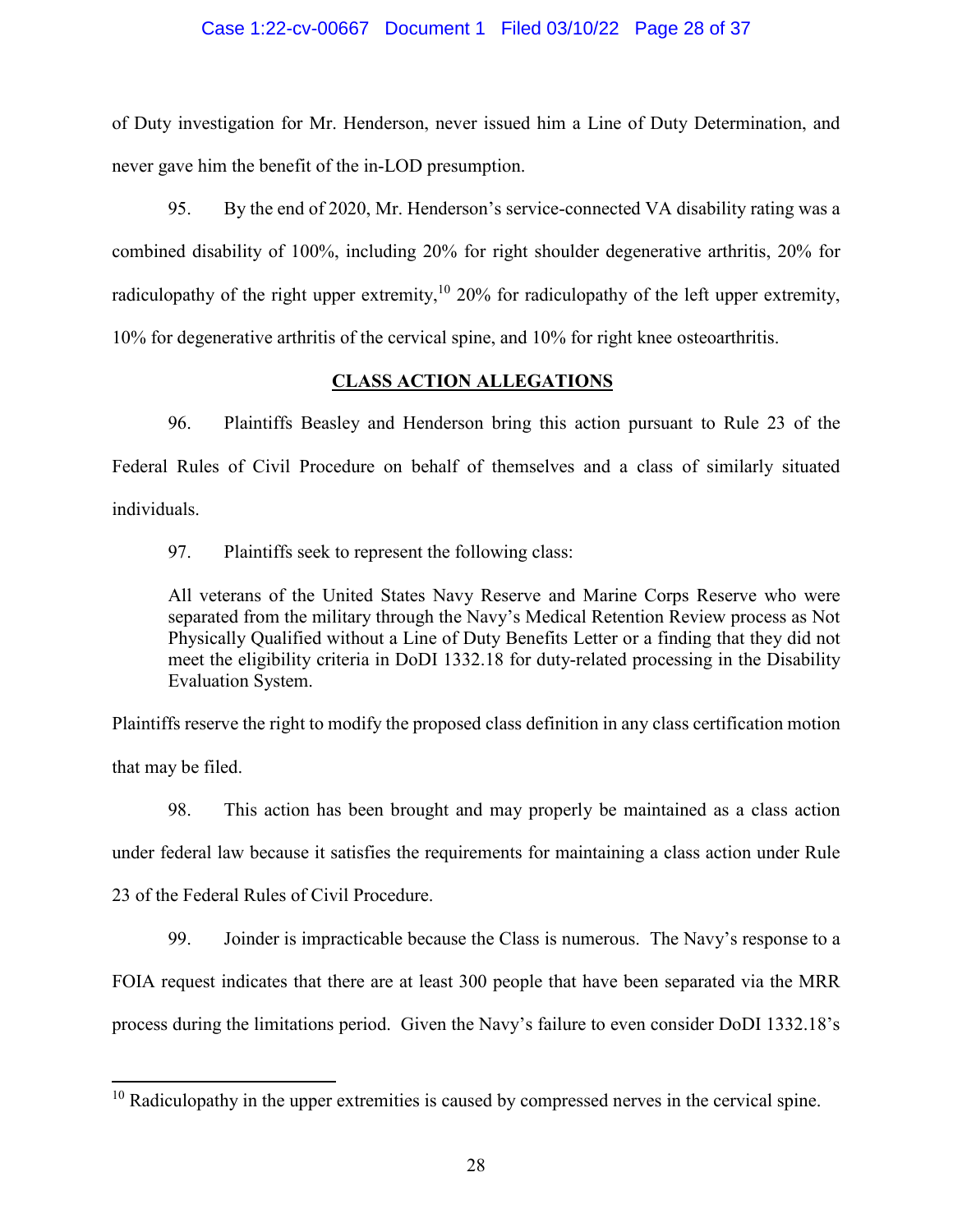### Case 1:22-cv-00667 Document 1 Filed 03/10/22 Page 29 of 37

eligibility criteria for mandatory referral, and upon information and belief, at the very least a majority of this group of individuals are likely in the Class. With the ongoing nature of this harm, there are now likely more Class members than those referenced in the FOIA request, as well as future Class members. The Class members can be identified using the records maintained in the ordinary course of business by Defendants.

100. Common questions of law and fact exist as to all members of the proposed Class, including the following questions:

- a. Whether the Navy's policy and practice of failing to consider the eligibility of Reservists who are not currently on active duty orders for referral into the dutyrelated path of the DES and to refer those eligible is arbitrary, capricious, an abuse of discretion, or otherwise not in accordance with law, and without observance of procedures required by law.
- b. Whether the Navy's policy and practice of separating Reservists who are not currently on active duty orders via the MRR process without conducting Line of Duty Investigations and making Line of Duty Determinations, or considering evidence of duty-incurred injuries, is arbitrary, capricious, an abuse of discretion, or otherwise not in accordance with law, in excess of statutory authority, and without observance of procedures required by law.
- c. Whether the Navy's failure to apply the in-LOD presumption to Reservists who incurred or aggravated injuries while on active duty for more than 30 days, but who are no longer on active duty orders, is arbitrary, capricious, an abuse of discretion, or otherwise not in accordance with law, and without observance of procedures required by law.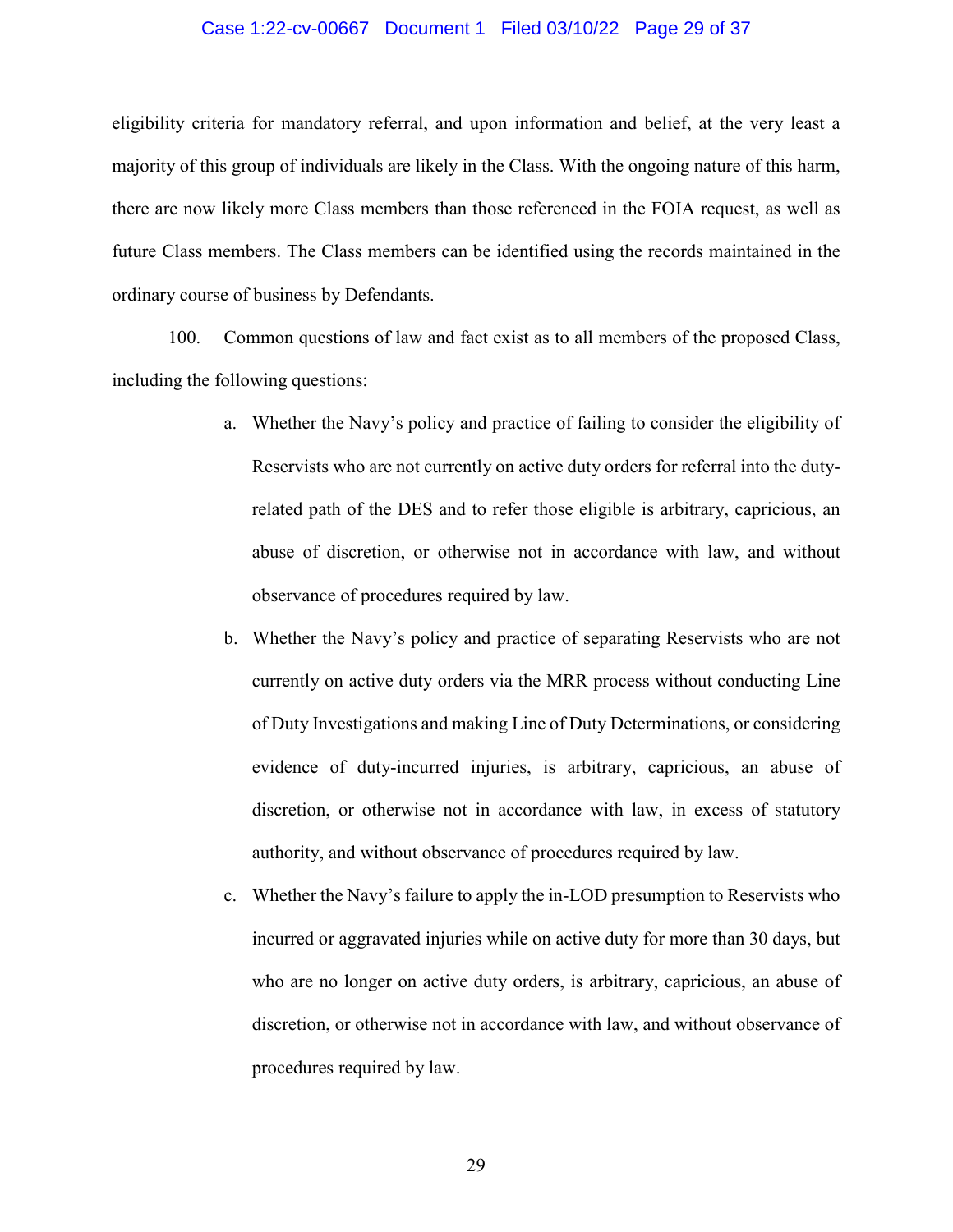- d. Whether the Navy's policy and practice of requiring Reservists who are not currently on active duty orders to obtain a Line of Duty Benefits Letter to be referred to the duty-related path of the DES without providing guidance on how to obtain that Letter is arbitrary, capricious, an abuse of discretion, or otherwise not in accordance with law, and without observance of procedures required by law.
- e. Whether the Navy's policy and practice of referring cases to the PEB via the MRR without complete Line of Duty documentation is arbitrary, capricious, an abuse of discretion, or otherwise not in accordance with law, and without observance of procedures required by law.

101. Defendants are expected to raise common defenses to these claims, including denying that their actions were in violation of law.

102. Plaintiffs' claims are typical of the members of the Class because Plaintiffs and all Class members are injured by the same wrongful acts, omissions, policies, and practices of Defendants as described in this Complaint. Plaintiffs' claims arise from the same policies, practices, and courses of conduct that give rise to the claims of the Class members and are based on the same legal theories.

103. Plaintiffs Beasley and Henderson have the requisite personal interest in the outcome of this action and will fairly and adequately protect the interests of the Class. They have no interests adverse to the interests of the proposed Class. They have retained counsel with experience and success in class action and veterans' matters. Plaintiffs and their counsel are not aware of conflicts among members of the Class or between counsel and members of the Class.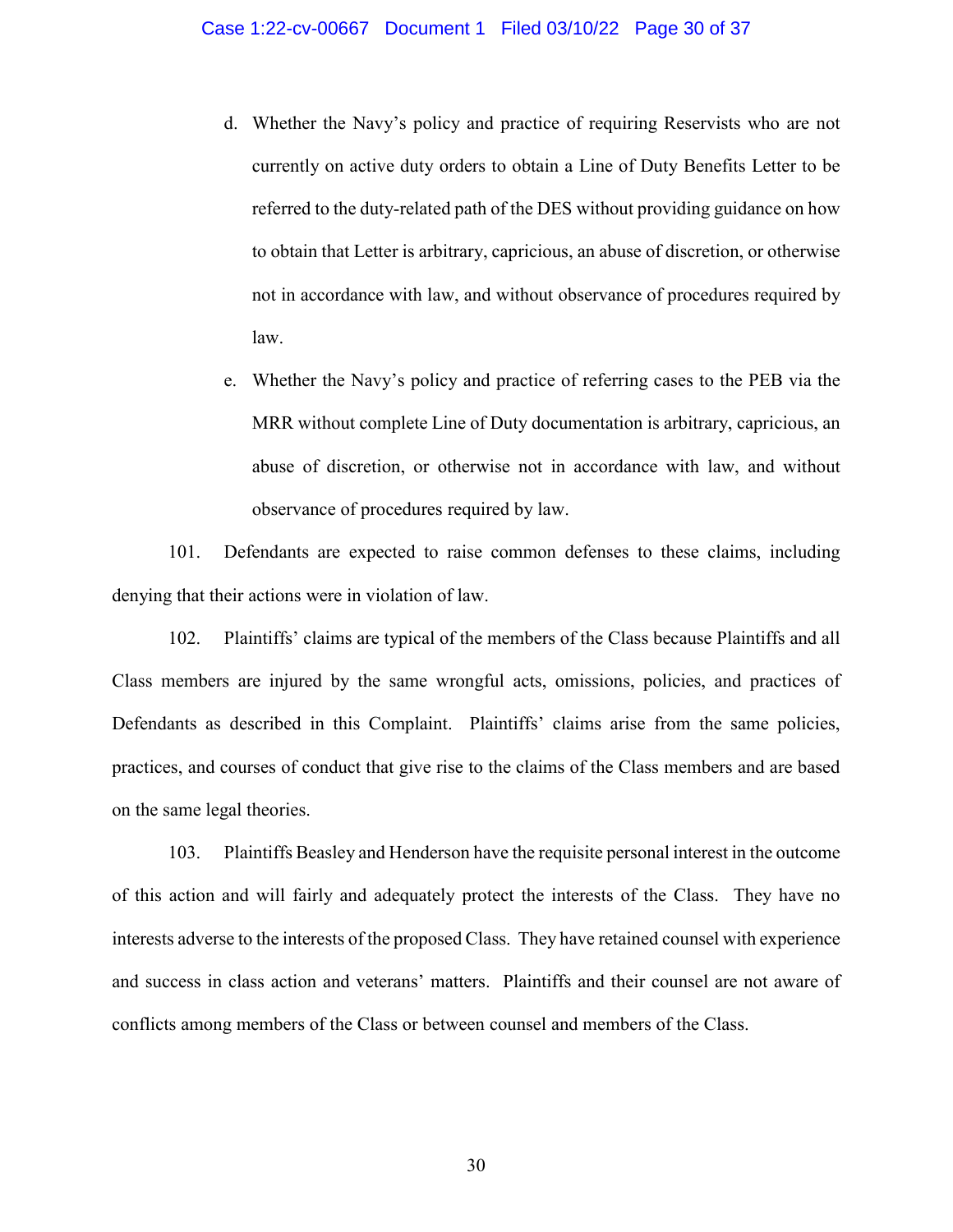## Case 1:22-cv-00667 Document 1 Filed 03/10/22 Page 31 of 37

104. Defendants have acted on grounds generally applicable to all members of the Class, and this action seeks declaratory and injunctive relief. Plaintiffs therefore seek class certification under Rule 23(b)(2).

105. In the alternative, Plaintiffs seek class certification under Rule 23(b)(1) because prosecuting separate actions would create a risk of inconsistent or varying adjudications with respect to individual Class members that would establish incompatible standards of conduct for the party opposing the proposed Class.

## **CLAIMS FOR RELIEF**

## **FIRST CLAIM FOR RELIEF**

# **(Violation of the APA, 5 U.S.C. § 706(2)(A) – Arbitrary and Capricious, Abuse of Discretion)**

106. Plaintiffs reallege and incorporate here Paragraphs 1 through 105.

107. DoDI 1332.18 requires the referral of all eligible Service members into the DES. DoDI 1332.18, App. 1 to Enclosure 3, § 2(b). DoDI 1332.18, Appendix 1 to Enclosure 3 § 3(a)(2) provides that Reservists "who are not on orders to active duty specifying a period of more than 30 days but who incurred or aggravated a medical condition while the member was ordered to active duty for more than 30 days" are "eligible for referral to the DES for duty-related determinations."

108. DoDI 1241.01 § 3(c) provides that Reservists "will be referred to the DES when the criteria for referral are met in accordance with DoDI 1332.18."

109. Nonetheless, the Navy refuses to refer eligible Reservists who are not currently on active duty orders to the DES's duty-related path unless they have a Line of Duty Benefits Letter.

110. Defendants' separation of Plaintiffs and Class members without considering their eligibility for the DES's duty-related path and without referring those eligible Reservists to the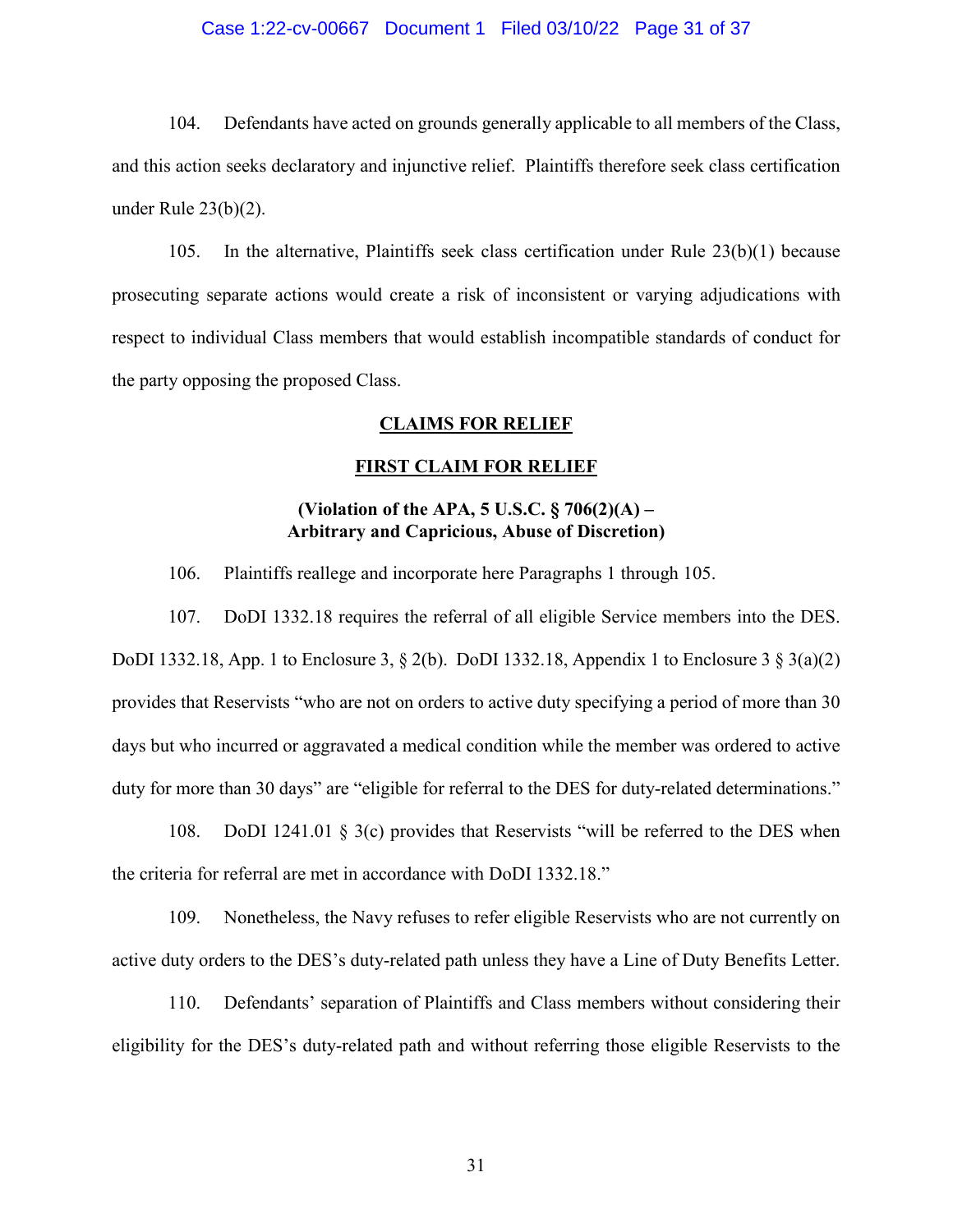## Case 1:22-cv-00667 Document 1 Filed 03/10/22 Page 32 of 37

duty-related path of the DES, as described above, was arbitrary and capricious, constituted an abuse of discretion, and was otherwise not in accordance with law.

111. Likewise, Defendants' practice of failing to provide a clear and fair process by which a Reservist can obtain a Line of Duty Benefits Letter was arbitrary and capricious, constituted an abuse of discretion, and was otherwise not in accordance with law.

112. As a direct result of Defendants' failure to consider eligibility for duty-related processing and unlawful separation of Plaintiffs and Class members, Plaintiffs and Class members have been and continue to be deprived of the disability benefits to which they are entitled under 10 U.S.C. § 1201 and 10 U.S.C. § 1203.

113. Under the APA, this Court has authority to "hold unlawful and set aside agency action, findings, and conclusions found to be . . . arbitrary, capricious, and [an] abuse of discretion or otherwise not in accordance with law." 5 U.S.C. § 706(2)(A). Plaintiffs are therefore entitled to the relief requested in this Complaint.

## **SECOND CLAIM FOR RELIEF**

## **(Violation of the APA, 5 U.S.C. § 706(2)(C) – Agency Action Short of Statutory Right)**

114. Plaintiffs reallege and incorporate here Paragraphs 1 through 113.

115. 10 U.S. C. § 1201 provides that Service members are eligible for medical retirement when, amongst other things, the member's disability rating "is at least 30 percent" and "the disability was incurred in [the] line of duty after September 14, 1978."

116. 10 U.S.C. § 1203 provides that Service members are eligible for medical separation when, amongst other things, the member's disability rating is "less than 30 percent" and "the disability was . . . incurred in [the] line of duty after September 14, 1978."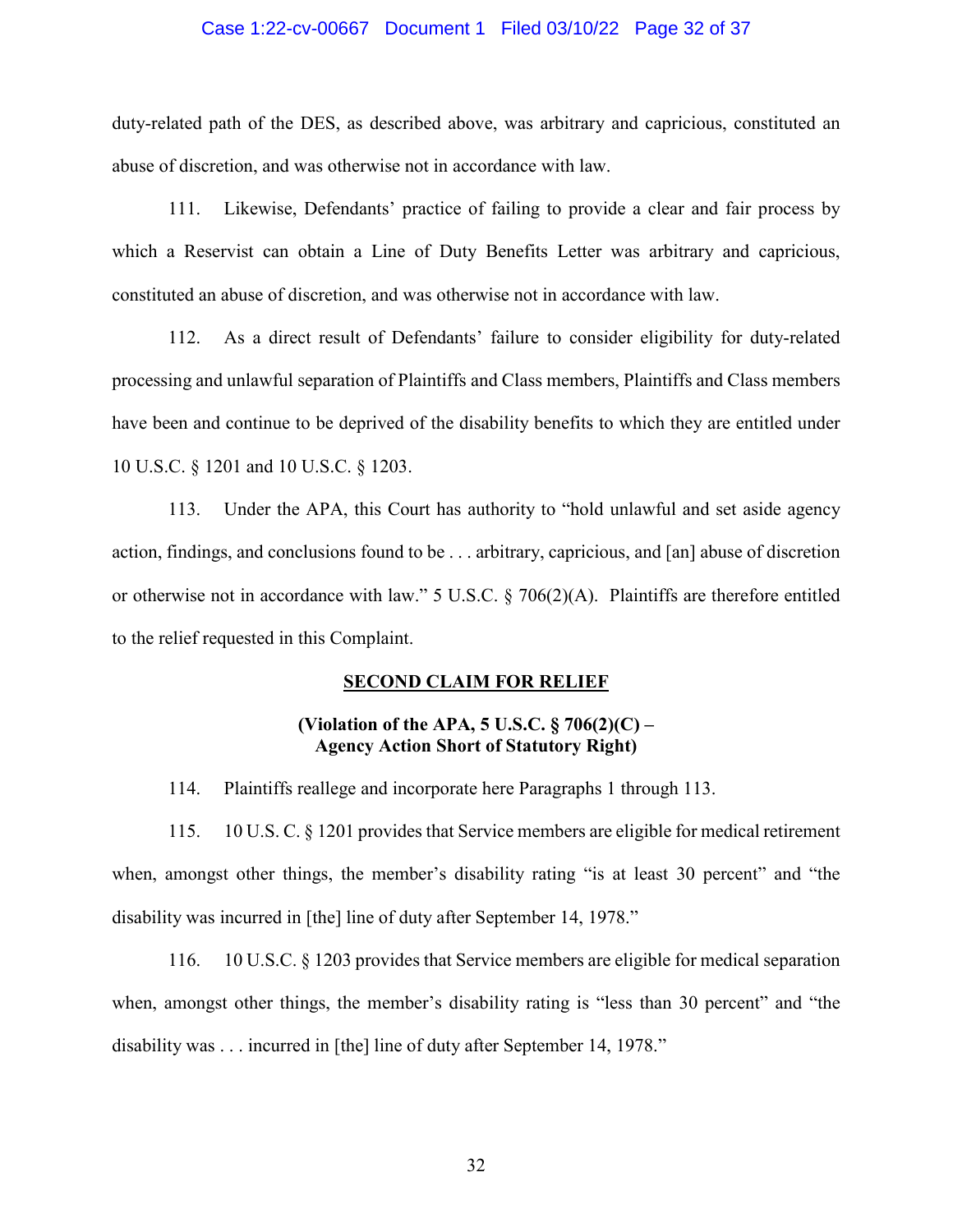## Case 1:22-cv-00667 Document 1 Filed 03/10/22 Page 33 of 37

117. Defendants failed to consider whether Plaintiffs and Class members were eligible for duty-related DES processing before separating them via the MRR process. Accordingly, Defendants failed to refer Plaintiffs and Class members for said medical retirement or medical separation in violation of 10 U.S.C. §§ 1201 and 1203.

118. Under the APA, this Court has authority to "hold unlawful and set aside agency action, findings, and conclusions found to be . . . in excess of statutory jurisdiction, authority, or limitations, or short of statutory right." 5 U.S.C. § 706(2)(C). Plaintiffs are therefore entitled to the relief requested in this Complaint.

#### **THIRD CLAIM FOR RELIEF**

# **(Violation of the APA, 5 U.S.C. § 706(D) – Agency Action Without Observance of Procedure Required by Law)**

119. Plaintiffs reallege and incorporate here Paragraphs 1 through 118.

120. 10 U.S.C. § 1214 provides that "no member of the armed forces may be retired or separated for physical disability without a full and fair hearing if he demands it."

121. DoDI 1332.18 requires that Service members receive an opportunity to present evidence on their behalf. *See* DoDI 1332.18, Enclosure 3, § 3(h)(6).

122. DoDI 1332.18 also dictates as a "Referral Requirement" that "[w]hen an LOD determination is required, it will be done before sending a Service member's case to the PEB." DoDI 1332.18, App. 3 to Enclosure 3, § 6(b).

123. Likewise, SECNAVINST 1770.5 requires that Navy ensure that "all cases referred to the Physical Evaluation Board contain complete in-LOD documentation regardless of whether illness, injury, or disease incurred either on or off-duty." SECNAVINST 1770.5, Enclosure 1, § 3(i).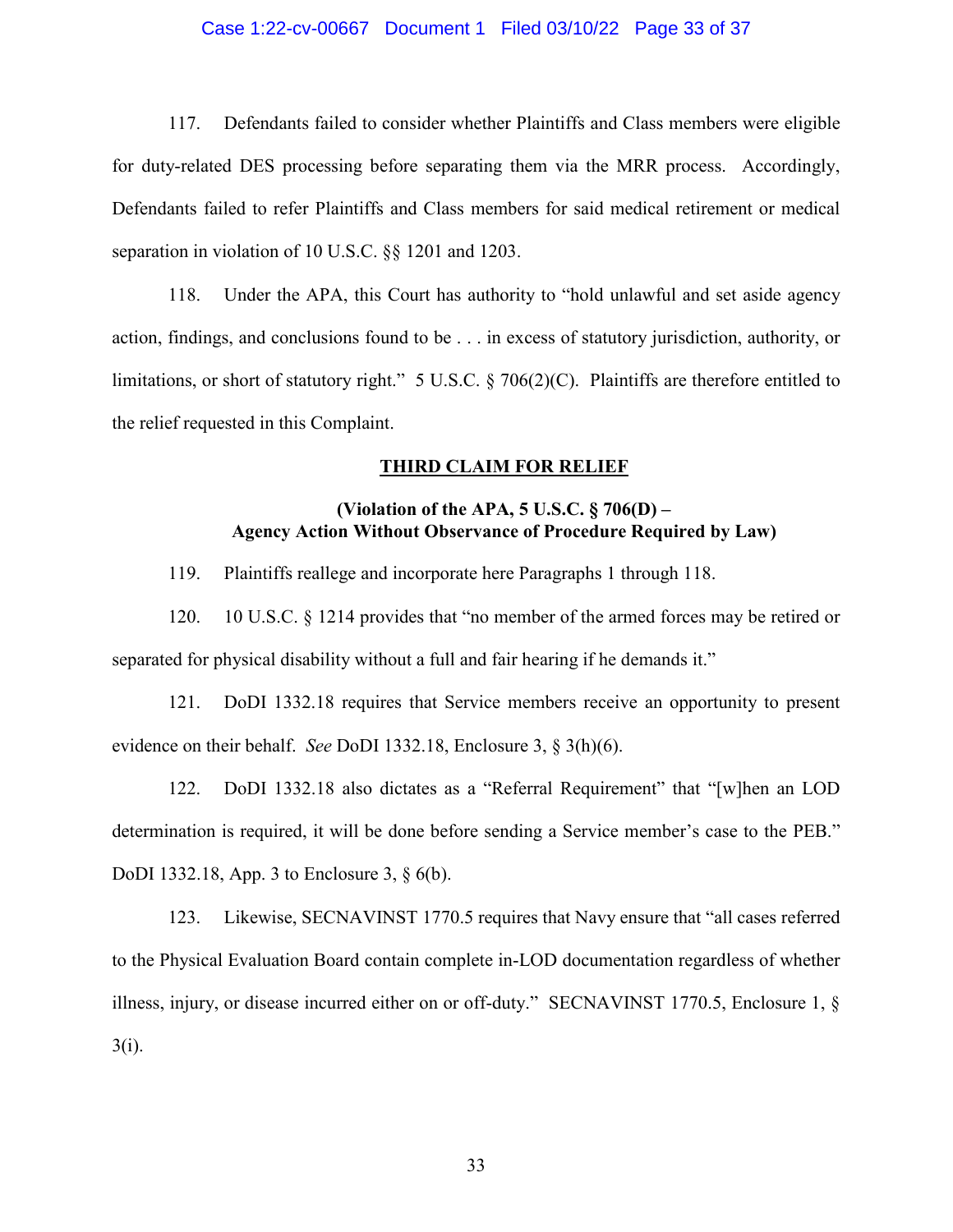### Case 1:22-cv-00667 Document 1 Filed 03/10/22 Page 34 of 37

124. Furthermore, DoDI 1332.18 mandates that Reservists "pending separation for nonduty related medical conditions may enter the DES for a determination of . . . whether the condition is duty related." DoDI 1332.18 § 3(d).

125. Defendants' separation of the Plaintiffs and Class members without preparing and providing the proper Line of Duty documentation to the PEB, and without considering evidence that Plaintiffs' and Class members' injuries were incurred or aggravated in the line of duty, as described above, resulted in agency action without the observance of procedure required by law. *See* 5 U.S.C. § 706(D).

126. Likewise, by refusing to even consider Plaintiffs and Class members' evidence of their eligibility for medical retirement or medical separation, Defendants failed to provide Plaintiffs and Class members with a full and fair hearing before separating them via the MRR process in violation of 10 U.S.C. § 1214.

127. Under the APA, this Court has authority to "hold unlawful and set aside agency action, findings, and conclusions found to be . . . without observance of procedure required by law." 5 U.S.C. § 706(2)(D). Plaintiffs are therefore entitled to the relief requested in this Complaint.

### **PRAYER FOR RELIEF**

128. Plaintiffs and the Class they represent have no adequate remedy at law to redress the wrongs suffered as set forth in this Complaint. Plaintiffs and the Class have suffered and will continue to suffer irreparable injury as a result of the unlawful acts, omissions, policies, and practices of Defendants, as alleged herein, unless Plaintiffs and the Class members they represent are granted the relief they request.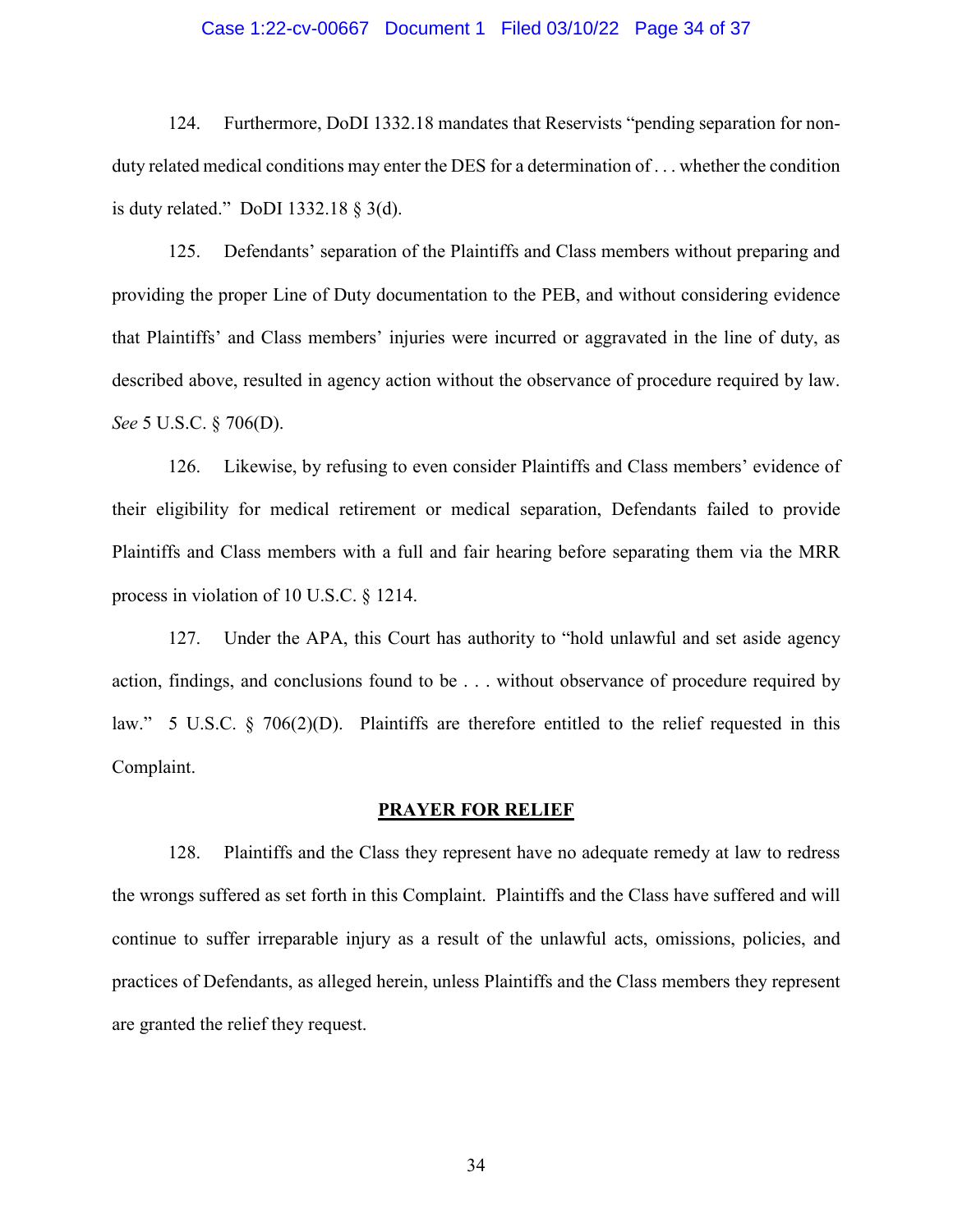## Case 1:22-cv-00667 Document 1 Filed 03/10/22 Page 35 of 37

129. WHEREFORE, Plaintiffs Beasley and Henderson and Class Members respectfully request that the Court provide the following relief:

- a. Certify this case as a Class Action;
- b. Appoint Ms. Beasley and Mr. Henderson as the representatives of the Class;
- c. Appoint Plaintiffs' Counsel as Class Counsel;
- d. Declare that Defendants' actions have violated statutory law and applicable regulations;
- e. Declare that Defendants' failure to follow the required procedures, resulting in denying Plaintiffs and Class Members the full and fair determination guaranteed by law as to whether they are entitled to military medical retirement or separation, was arbitrary and capricious, an abuse of discretion, and otherwise not in accordance with law, in excess of statutory authority, and without observance of procedure required by law;
- f. Order that the separations of Plaintiffs and Class Members via the MRR process was unlawful and should be set aside;
- g. Enter a permanent injunction requiring that, unless explicitly declined in writing by the Service Member, Defendants shall determine each Plaintiff and Class Member's eligibility for duty-related processing as determined by DoDI 1332.18 and shall refer each eligible Plaintiff and Class Member to the dutyrelated path of the DES for full processing;
- h. Enter a permanent injunction requiring Defendants to implement procedures consistent with applicable authorities to protect the statutory and regulatory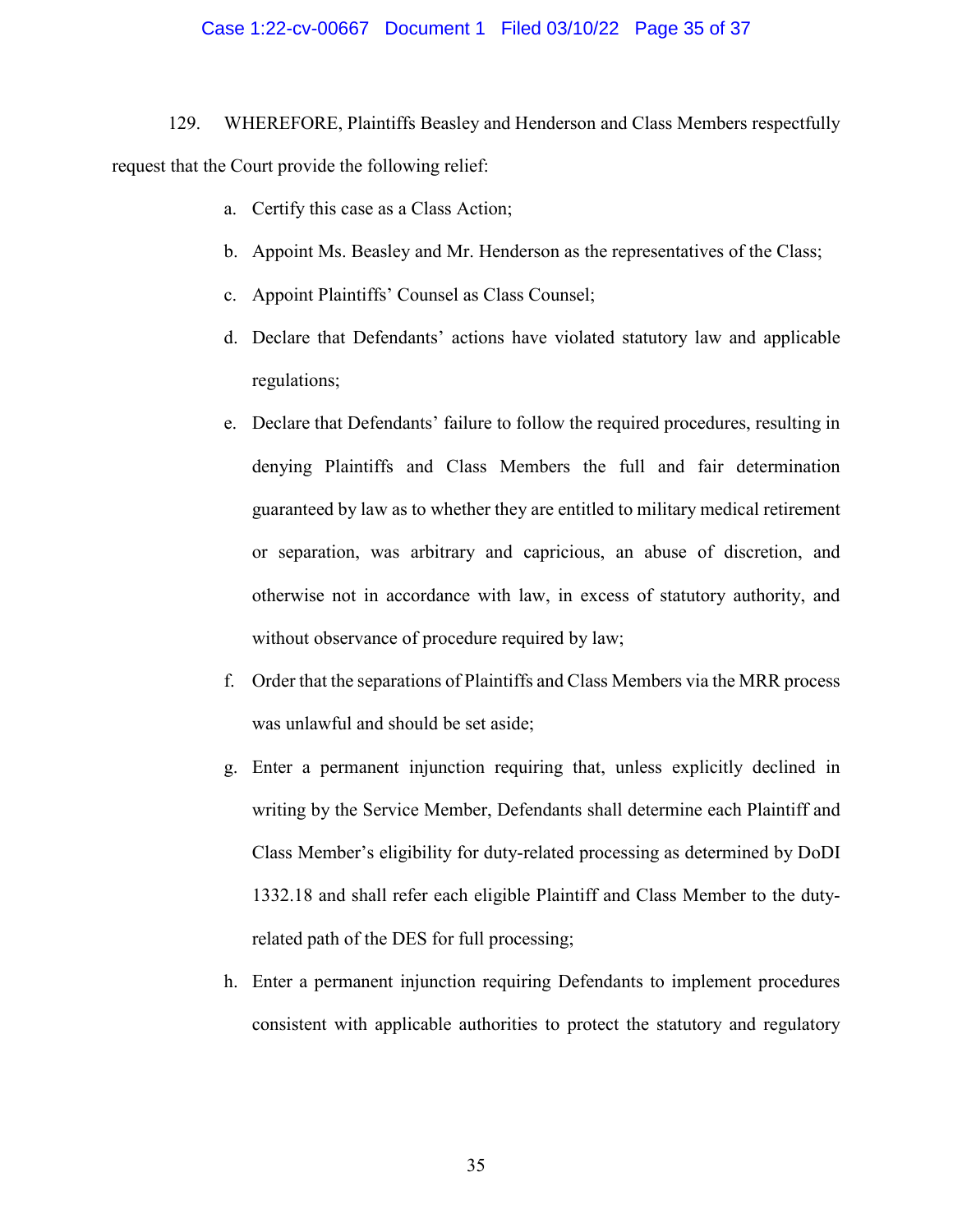entitlements of Navy and Marine Corps Reservists to medical retirement or separation with benefits due to disability;

- i. Award Plaintiffs' attorney fees and costs incurred in bringing and maintaining this action pursuant to 28 U.S.C. § 2412 and other applicable authorities;
- j. Retain jurisdiction of this case to monitor Defendants' compliance with the orders of this Court; and
- k. Grant such other and further relief this Court deems just and appropriate.

DATED: March 10, 2022.

# */s/ Andrew Soukup*

Andrew Soukup (DC Bar No. 995101) Ranganath Sudarshan (DC Bar No. 977213) Jeffrey Huberman (DC Bar No. 1531182) Nora Eccles (DDC Bar ID No. D00564) COVINGTON & BURLING LLP 850 10th Street NW Washington, DC 20001-4956 Phone: (202) 662-6000 asoukup@cov.com rsudarshan@cov.com jhuberman@cov.com neccles@cov.com

*/s/ Esther Leibfarth* 

Esther Leibfarth (DC Bar No. 1016515) Rochelle Bobroff (DC Bar No. 420892) David Sonenshine (DC Bar No. 496138) Renee Burbank (*pro hac vice*)\* NATIONAL VETERANS LEGAL SERVICES PROGRAM 1600 K Street, NW, Suite 500 Washington, DC 20006-2833 Phone: 202.265.8305 Esther@nvlsp.org rochelle@nvlsp.org